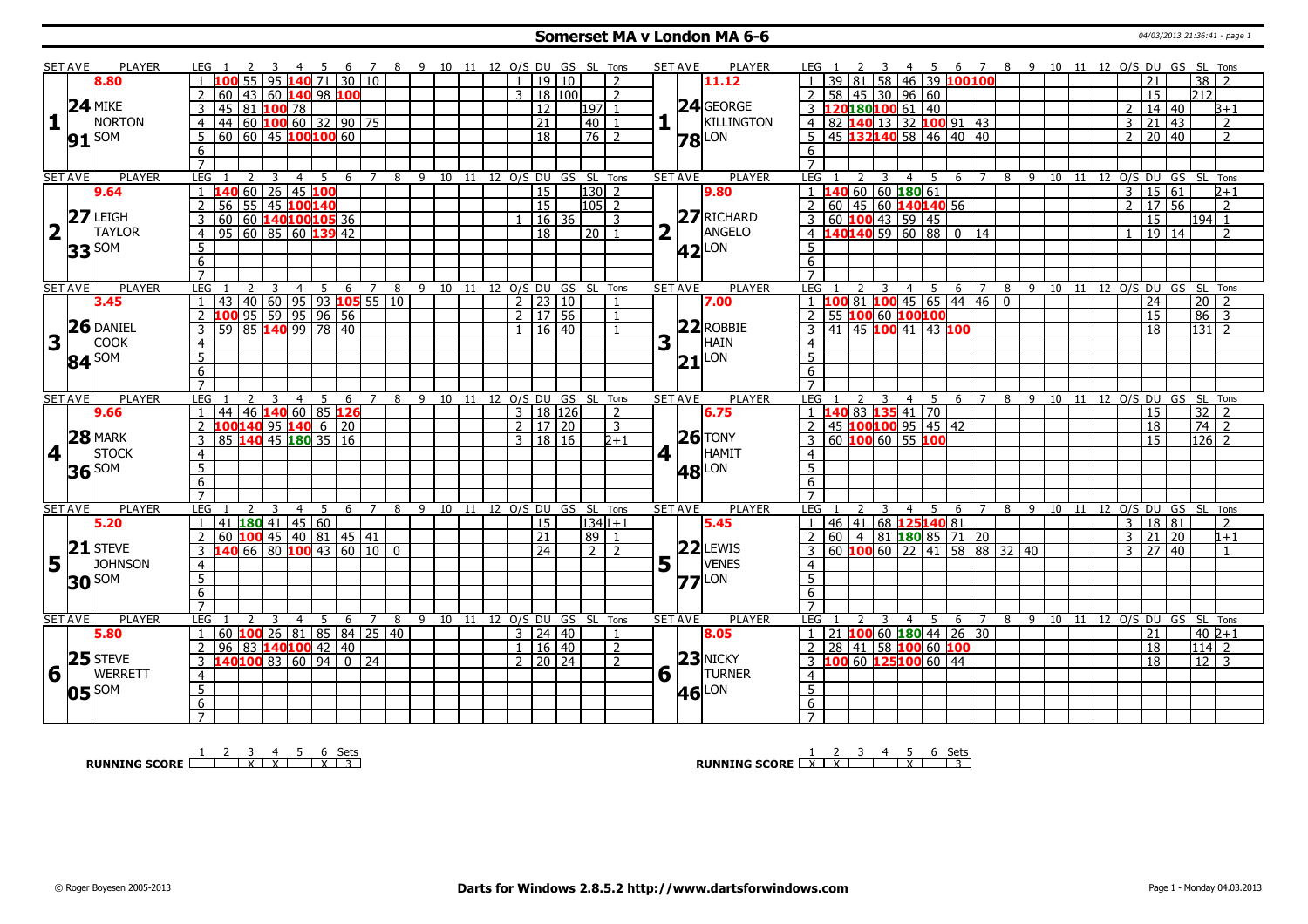### **Somerset MA v London MA 6-6** 04/03/2013 21:36:41 - page 2

|                         | <b>SET AVE</b> | PLAYER          | LEG 1                             |                                      |                                           | - 45           |                               |                | 6 7 8 9 10 11 12 O/S DU GS SL Tons |                                |                              |                     |                 |                     |                |                             | <b>SET AVE</b> | <b>PLAYER</b>       | LEG 1                                                                  | - 3                                                  |     |                         |                |         |  |                |                 |    | 4 5 6 7 8 9 10 11 12 O/S DU GS SL Tons |  |
|-------------------------|----------------|-----------------|-----------------------------------|--------------------------------------|-------------------------------------------|----------------|-------------------------------|----------------|------------------------------------|--------------------------------|------------------------------|---------------------|-----------------|---------------------|----------------|-----------------------------|----------------|---------------------|------------------------------------------------------------------------|------------------------------------------------------|-----|-------------------------|----------------|---------|--|----------------|-----------------|----|----------------------------------------|--|
|                         |                | 9.00            |                                   |                                      |                                           |                | 41 100 41 59 28 48 84         |                |                                    |                                |                              | $3 \mid 24 \mid 84$ |                 |                     | $\overline{2}$ |                             |                | 12.80               | $\vert$ 1                                                              | 45                                                   |     | $\sqrt{45}$ 60 159 0 16 |                |         |  |                | 24              |    | 16<br>$\overline{2}$                   |  |
|                         |                |                 |                                   | $96$ <b>180</b> 99 58 68             |                                           |                |                               |                |                                    |                                |                              | $\overline{3}$      | 15 68           |                     | $1 + 1$        |                             |                |                     | 95 140 90 136                                                          |                                                      |     |                         |                |         |  |                | 12              |    | $40$   2                               |  |
|                         |                | $28$ DAVE       |                                   | 96 140 45 41 99                      |                                           |                |                               |                |                                    |                                |                              |                     | $\overline{15}$ | $80$   1            |                |                             |                | $28$ PAUL           | 40100 60 100 85 16                                                     |                                                      |     |                         |                |         |  | 3              | 18 16           |    | 3                                      |  |
| $\overline{\mathbf{z}}$ |                | <b>WESTON</b>   | $\overline{4}$                    | 180100100 85 36                      |                                           |                |                               |                |                                    |                                |                              | 2                   | 14   36         |                     | $3 + 1$        |                             |                | AMOS                | 100100100105<br>4                                                      |                                                      |     |                         |                |         |  |                | 12              |    | $96$   4                               |  |
|                         |                |                 | 5                                 |                                      |                                           |                |                               |                |                                    |                                |                              |                     |                 |                     |                |                             |                | LON                 | 5                                                                      |                                                      |     |                         |                |         |  |                |                 |    |                                        |  |
|                         | $29$ SOM       |                 | 6                                 |                                      |                                           |                |                               |                |                                    |                                |                              |                     |                 |                     |                |                             | 06             |                     | 6                                                                      |                                                      |     |                         |                |         |  |                |                 |    |                                        |  |
|                         |                |                 | $\overline{7}$                    |                                      |                                           |                |                               |                |                                    |                                |                              |                     |                 |                     |                |                             |                |                     | $\overline{7}$                                                         |                                                      |     |                         |                |         |  |                |                 |    |                                        |  |
|                         | <b>SET AVE</b> | <b>PLAYER</b>   | LEG                               |                                      | 3                                         | 4              | -5<br>6                       | 7              | 8                                  | 9 10 11 12 O/S DU GS SL Tons   |                              |                     |                 |                     |                |                             | <b>SET AVE</b> | <b>PLAYER</b>       | LEG                                                                    | 3<br>4                                               | -5  | 6                       | 7              |         |  |                |                 |    | 8 9 10 11 12 0/S DU GS SL Tons         |  |
|                         |                | 5.96            | $\overline{1}$                    | 85                                   |                                           |                | $55 81 94$ 134 0 52           |                |                                    |                                |                              | $3 \mid 21 \mid 52$ |                 |                     | $\overline{1}$ |                             |                | 7.15                | 45 60 41 41 45 43<br>$\overline{1}$                                    |                                                      |     |                         |                |         |  |                | 18              |    | 226                                    |  |
|                         |                |                 |                                   | 2 137 99 83 66 76 40                 |                                           |                |                               |                |                                    |                                |                              | 2   17   40         |                 |                     | $\overline{1}$ |                             |                |                     | 2 100 66 100 17 140 58                                                 |                                                      |     |                         |                |         |  |                | 18              |    | 20<br>$\overline{\mathbf{3}}$          |  |
|                         |                | 25 RUSSELL      | 3                                 |                                      |                                           |                | 40   100   100   40   60   36 |                |                                    |                                |                              | $2 \mid 20 \mid 36$ |                 |                     | 3              |                             |                | $22$ STEVE          | 3 140100135 54 43 9                                                    |                                                      |     |                         |                |         |  |                | 18              |    | $\boxed{20}$ $\boxed{3}$               |  |
| 8                       |                | <b>LIPPETT</b>  | $\overline{4}$                    |                                      |                                           |                |                               |                |                                    |                                |                              |                     |                 |                     |                | $\mathbf{8}$ $\overline{1}$ |                | <b>WOODSIDE</b>     | $\overline{4}$                                                         |                                                      |     |                         |                |         |  |                |                 |    |                                        |  |
|                         |                | SOM             |                                   |                                      |                                           |                |                               |                |                                    |                                |                              |                     |                 |                     |                |                             |                |                     | $\overline{5}$                                                         |                                                      |     |                         |                |         |  |                |                 |    |                                        |  |
|                         | 91             |                 | $\frac{5}{6}$                     |                                      |                                           |                |                               |                |                                    |                                |                              |                     |                 |                     |                |                             |                | $91$ $^{LON}$       | $\overline{6}$                                                         |                                                      |     |                         |                |         |  |                |                 |    |                                        |  |
|                         |                |                 | $\overline{7}$                    |                                      |                                           |                |                               |                |                                    |                                |                              |                     |                 |                     |                |                             |                |                     | $\overline{7}$                                                         |                                                      |     |                         |                |         |  |                |                 |    |                                        |  |
|                         | <b>SET AVE</b> | <b>PLAYER</b>   | LEG                               | 2                                    | $\overline{\mathbf{3}}$<br>$\overline{4}$ |                | 5                             |                | 6 7 8 9 10 11 12 0/S DU GS SL Tons |                                |                              |                     |                 |                     |                |                             | <b>SET AVE</b> | <b>PLAYER</b>       | LEG                                                                    | 3 4 5 6 7 8 9 10 11 12 O/S DU GS SL Tons             |     |                         |                |         |  |                |                 |    |                                        |  |
|                         |                | 5.40            |                                   | 41                                   |                                           |                | 60 $100100$ 41 55             |                |                                    |                                |                              |                     | $\overline{18}$ | $104$ 2             |                |                             |                | 4.98                | 00 83 85 43 60 120 10                                                  |                                                      |     |                         |                |         |  | $\overline{2}$ | 20 10           |    |                                        |  |
|                         |                |                 | $\overline{2}$                    | 60 <b>140</b> 60   26   26   60   40 |                                           |                |                               |                |                                    |                                |                              |                     | 21              | 89                  | $\overline{1}$ |                             |                |                     | 81   60   60   85   61   138   16<br>$\overline{2}$                    |                                                      |     |                         |                |         |  | $\mathbf{1}$   | 19 16           |    | 1                                      |  |
|                         | 21             | <b>DEAN</b>     | $\overline{3}$                    | $60$ 36 60 100 60 100 39             |                                           |                |                               |                |                                    |                                |                              |                     | $\overline{21}$ | $146$   2           |                |                             |                | $23$ LEWIS          | 83 41 96 <b>140</b> 60 49 20 12<br>$\overline{3}$                      |                                                      |     |                         |                |         |  | $\overline{3}$ | 24 12           |    | $\mathbf{1}$                           |  |
| 9                       |                | <b>BAKER</b>    | $\overline{4}$                    |                                      |                                           |                |                               |                |                                    |                                |                              |                     |                 |                     |                | 9 <sub>1</sub>              |                | MCGURN              | $\overline{4}$                                                         |                                                      |     |                         |                |         |  |                |                 |    |                                        |  |
|                         |                |                 | $\overline{5}$                    |                                      |                                           |                |                               |                |                                    |                                |                              |                     |                 |                     |                |                             |                |                     | $\overline{5}$                                                         |                                                      |     |                         |                |         |  |                |                 |    |                                        |  |
|                         | $07$ SOM       |                 |                                   |                                      |                                           |                |                               |                |                                    |                                |                              |                     |                 |                     |                |                             | 86             | LON                 | 6                                                                      |                                                      |     |                         |                |         |  |                |                 |    |                                        |  |
|                         |                |                 | 6<br>$\overline{7}$               |                                      |                                           |                |                               |                |                                    |                                |                              |                     |                 |                     |                |                             |                |                     | $\overline{7}$                                                         |                                                      |     |                         |                |         |  |                |                 |    |                                        |  |
|                         | <b>SET AVE</b> | <b>PLAYER</b>   | LEG                               |                                      | 3                                         | $\overline{4}$ | 5<br>6                        | $7^{\circ}$    |                                    | 8 9 10 11 12 0/S DU GS SL Tons |                              |                     |                 |                     |                |                             | <b>SET AVE</b> | <b>PLAYER</b>       | <b>LEG</b>                                                             | $\overline{4}$<br>3                                  | 5   | 6                       | $\overline{7}$ |         |  |                |                 |    | 8 9 10 11 12 0/S DU GS SL Tons         |  |
|                         |                | 6.45            | $\overline{1}$                    | 60 100 45 30 85 140 36               |                                           |                |                               |                |                                    |                                |                              |                     | 21              | 512                 |                |                             |                | 11.25               | 1   140 <sup> </sup> 180 <sup> </sup> 100 <sup> </sup> 41   30   8   2 |                                                      |     |                         |                |         |  | $\overline{1}$ | $19$   2        |    | B+1                                    |  |
|                         |                |                 | <sup>2</sup>                      | 45                                   |                                           |                | 60 140 60 125 55 16           |                |                                    |                                |                              |                     | 19 16           |                     | $\overline{2}$ |                             |                |                     | 60   55   60   55 <b>140</b> 88   23<br>2                              |                                                      |     |                         |                |         |  |                | 21              | 20 | $\overline{1}$                         |  |
|                         |                | $23$ MATT       | 3                                 | 85   60   26   60   30   55          |                                           |                |                               |                |                                    |                                |                              |                     | 18              | 185                 |                |                             |                | $26$ GRAHAM         | 3 100140 60 100 81 20                                                  |                                                      |     |                         |                |         |  | $\mathbf{1}$   | $16 \mid 20$    |    | 3                                      |  |
| 10 <sup>T</sup>         |                | <b>CHANTREY</b> | $\overline{4}$                    | L40 60 60 60 80 49                   |                                           |                |                               |                |                                    |                                |                              |                     | 18              | 52                  |                | LO I                        |                | <b>RACKSTRAW</b>    | $4 \; 1$<br>つち                                                         | 85 41 60 45 45 100                                   |     |                         |                |         |  | $\overline{2}$ | 20   100        |    | $\overline{2}$                         |  |
|                         |                |                 | 5                                 |                                      |                                           |                |                               |                |                                    |                                |                              |                     |                 |                     |                |                             |                |                     | 5                                                                      |                                                      |     |                         |                |         |  |                |                 |    |                                        |  |
|                         | $18$ SOM       |                 |                                   |                                      |                                           |                |                               |                |                                    |                                |                              |                     |                 |                     |                |                             | 11             | LON                 | 6                                                                      |                                                      |     |                         |                |         |  |                |                 |    |                                        |  |
|                         |                |                 | 6<br>$\overline{7}$               |                                      |                                           |                |                               |                |                                    |                                |                              |                     |                 |                     |                |                             |                |                     | $\overline{7}$                                                         |                                                      |     |                         |                |         |  |                |                 |    |                                        |  |
|                         | <b>SET AVE</b> | <b>PLAYER</b>   | LEG                               |                                      |                                           |                |                               |                |                                    | 9                              |                              |                     |                 |                     |                |                             | <b>SET AVE</b> | <b>PLAYER</b>       | <b>LEG</b>                                                             |                                                      |     |                         |                |         |  |                |                 |    | 10 11 12 O/S DU GS SL Tons             |  |
|                         |                | 5.99            |                                   |                                      |                                           | 4              | 6                             |                | 8                                  |                                | 10 11 12 O/S DU GS SL Tons   |                     | 15              | 62   2              |                |                             |                |                     | 100100140100 57 4                                                      | $\overline{4}$                                       | 5   | 6                       |                | 8<br>-9 |  |                |                 |    |                                        |  |
|                         |                |                 |                                   | L34 97 140 40 28<br>92               |                                           |                | $96$   77   43   99   82   12 |                |                                    |                                |                              |                     | 19 12           |                     |                |                             |                | 12.65               |                                                                        | $60 \overline{)43} \overline{)60} \overline{)140}$ 0 |     |                         |                |         |  | 3              | 18 4<br>18      |    | $\overline{4}$<br>58<br>$\overline{z}$ |  |
|                         |                | 26 MARCUS       |                                   | $3\,100$                             |                                           |                | 42 32 85 44 56                |                |                                    |                                |                              |                     |                 |                     |                |                             |                | $ 27 $ CHRIS        | 3   83   76   59   60   81   102   40                                  |                                                      |     |                         |                |         |  |                |                 |    |                                        |  |
| 11                      |                |                 | $\overline{4}$                    | 97 125 100 79 60                     |                                           |                |                               |                |                                    |                                |                              |                     | 18<br>15        | 142 1               |                | $1\sqrt{1}$                 |                | <b>STEVENS</b>      |                                                                        |                                                      |     |                         |                |         |  | 2              | 20 40           |    | $\mathbf{1}$                           |  |
|                         |                |                 |                                   |                                      |                                           |                |                               |                |                                    |                                |                              |                     |                 | $\overline{40}$   2 |                |                             |                |                     | 4 140100 58 100103                                                     |                                                      |     |                         |                |         |  | $\overline{3}$ | 15 103          |    | $\overline{4}$                         |  |
|                         |                | <b>KNAPMAN</b>  |                                   |                                      |                                           |                |                               |                |                                    |                                |                              |                     |                 |                     |                |                             |                | $41$ <sup>LON</sup> |                                                                        |                                                      |     |                         |                |         |  |                |                 |    |                                        |  |
|                         |                |                 | 5                                 |                                      |                                           |                |                               |                |                                    |                                |                              |                     |                 |                     |                |                             |                |                     | 5                                                                      |                                                      |     |                         |                |         |  |                |                 |    |                                        |  |
|                         | $27$ SOM       |                 | 6                                 |                                      |                                           |                |                               |                |                                    |                                |                              |                     |                 |                     |                |                             |                |                     | 6                                                                      |                                                      |     |                         |                |         |  |                |                 |    |                                        |  |
|                         |                |                 | $\overline{7}$                    |                                      |                                           |                |                               |                |                                    |                                |                              |                     |                 |                     |                |                             |                |                     | $\overline{7}$                                                         |                                                      |     |                         |                |         |  |                |                 |    |                                        |  |
|                         | <b>SET AVE</b> | PLAYER          | LEG                               |                                      | 3                                         | $\overline{4}$ | -5<br>6                       | $\overline{7}$ | 8                                  |                                | 9 10 11 12 O/S DU GS SL Tons |                     |                 |                     |                |                             | <b>SET AVE</b> | <b>PLAYER</b>       | LEG                                                                    | $\overline{4}$                                       | - 5 | - 6                     | $\overline{7}$ |         |  |                |                 |    | 8 9 10 11 12 O/S DU GS SL Tons         |  |
|                         |                | 10.16           | $\overline{1}$                    | 60                                   |                                           |                | 45 121125 60 81 7             |                | $\overline{2}$                     |                                |                              | $2 \mid 23 \mid 2$  |                 |                     | $\mathcal{L}$  |                             |                | 4.80                | $1$ 1 <b>100</b> 41 40 60 43 41 80                                     |                                                      |     |                         |                |         |  |                | $\overline{21}$ |    | 96 1                                   |  |
|                         |                |                 | $\mathcal{L}$                     | LOO100 60 60                         |                                           |                |                               |                |                                    |                                |                              |                     | 12              | l181  2             |                |                             |                |                     | 85 98 140 85 93<br>$\sqrt{2}$                                          |                                                      |     |                         |                |         |  | 3              | 15 93           |    |                                        |  |
|                         |                | $27$ MATT       | 3                                 | L40 60 41 85 59 116                  |                                           |                |                               |                |                                    |                                |                              | 3   18   116        |                 |                     | $\overline{2}$ |                             |                | $23$ LEE            | 58 $100$ 60 60 28<br>3                                                 |                                                      |     |                         |                |         |  |                | $\overline{15}$ |    | 195 1                                  |  |
| $12^{\text{-}}$         |                | <b>JORDAN</b>   | 4                                 | 34180 59 96 32                       |                                           |                |                               |                |                                    |                                |                              | $\overline{2}$      | 14 32           |                     | $2 + 1$        |                             | ⊺2             | CLIFFORD            | 41 140 55 27 61<br>$\overline{4}$                                      |                                                      |     |                         |                |         |  |                | 15              |    | 177                                    |  |
|                         |                |                 | $\overline{5}$                    |                                      |                                           |                |                               |                |                                    |                                |                              |                     |                 |                     |                |                             |                |                     | $5\overline{)}$                                                        |                                                      |     |                         |                |         |  |                |                 |    |                                        |  |
|                         | $21^{ SOM }$   |                 | $6\overline{6}$<br>$\overline{7}$ |                                      |                                           |                |                               |                |                                    |                                |                              |                     |                 |                     |                |                             |                | $27$ <sup>LON</sup> | $6\overline{6}$<br>$\overline{7}$                                      |                                                      |     |                         |                |         |  |                |                 |    |                                        |  |

| <b>Sets</b><br><b>RUNNING SCORE</b><br>$\sqrt{ }$ | ⊂ot<br>$\kappa$ UNNING SCCTT<br>RU<br>$\ddot{\phantom{1}}$<br>$\ddot{\phantom{1}}$<br>$\ddot{\phantom{1}}$ |
|---------------------------------------------------|------------------------------------------------------------------------------------------------------------|
| <b>Stock 28.36</b><br>OP:<br>Mark<br>Somerset MA  | $\sim$<br>, , ,<br>Londo<br>` Angelo 27.4∠<br>тын<br>◡                                                     |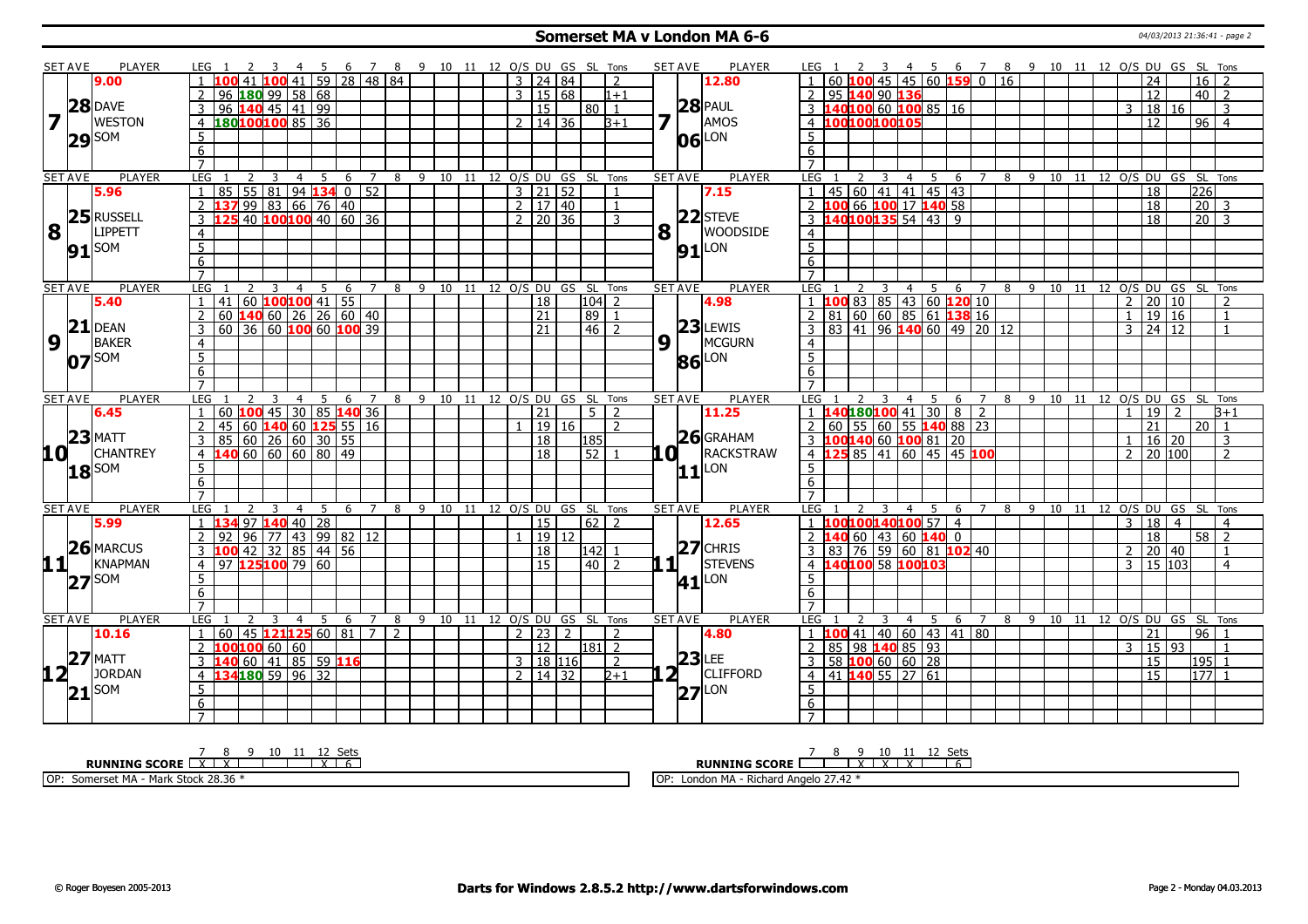# **Somerset MA**

# **London MA**

| <b>PLAYER</b>          |    | W/Liwonilost | <b>AVE</b> | <b>TAVE</b> | <b>POINTS DARTS TONS TON+180</b> |     |    |    | <b>TONS</b> | <b>PLAYER</b>            |              | W/L WON LOST | <b>AVE</b> | TAVE  | <b>POINTS DARTS TONS TON+ 180</b> |           |      |    | <b>TONS</b> |
|------------------------|----|--------------|------------|-------------|----------------------------------|-----|----|----|-------------|--------------------------|--------------|--------------|------------|-------|-----------------------------------|-----------|------|----|-------------|
| <b>Mike Norton</b>     |    |              | 24.91      | 8.80        | 2192                             | 88  |    |    | $8 + 0$     | <b>George Killington</b> |              |              | 24.78      |       | 2255                              | 91        |      |    | $9 + 1$     |
| Leigh Taylor           |    |              | 27.33      | 9.64        | 1749 !                           | 64  |    |    | $8 + 0$     | Richard Angelo           |              |              | 27.42      | 9.80  | 1810                              | 66        |      |    | $7 + 1$     |
| Daniel Cook            |    |              | 26.84      | 3.45        | 1503                             | 56  |    |    | $3 + 0$     | Robbie Hain              | 0            |              | 22.21      | 7.00  | 1266                              | 57        |      |    | 7+0         |
| Mark Stock             |    |              | 28.36      | 9.66        | 1503                             | 53  |    |    | $7 + 1$     | Tony Hamit               | 0            |              | 26.48      | 6.75  | 1271                              | 48        |      |    | $6+0$       |
| Steve Johnson          |    |              | 21.30      | 5.20        | 1278                             | 60  |    |    | $4+1$       | <b>Lewis Venes</b>       |              |              | 22.7       | 5.45  | 1503                              | 66        |      |    | $4 + 1$     |
| Steve Werrett          |    |              | 25.05      | 5.80        | 1503                             | 60  |    |    | $5+0$       | <b>Nicky Turner</b>      | 0            |              | 23.46      | 8.05  | 1337                              | 57        |      |    | 7+1         |
| Dave Weston            |    |              | 28.29      | 9.00        | 1924                             | 68  |    |    | $7 + 2$     | <b>Paul Amos</b>         |              |              | 28.06      | 12.80 | 1852                              | 66        |      |    | $11+0$      |
| <b>Russell Lippett</b> |    |              | 25.91      | 5.96        | 1503                             | 58  |    |    | $5+0$       | <b>Steve Woodside</b>    | $\mathbf{0}$ |              | 22.91      | 7.15  | 1237                              | 54        |      |    | $6+0$       |
| Dean Baker             |    |              | 21.07      | 5.40        | 1264                             | 60  |    |    | $5+0$       | Lewis McGurn             |              |              | 23.86      | 4.98  | 1503                              | 63        |      |    | $4 + 0$     |
| Matt Chantrev          |    |              | 23.18      | 6.45        | 1762                             | 76  |    |    | $5+0$       | Graham Rackstraw         |              |              | 26.1       | 11.25 | 1984                              | <b>76</b> |      |    | $9 + 1$     |
| Marcus Knapman         |    |              | 26.27      | 5.99        | 1760                             | 67  |    |    | $5+0$       | <b>Chris Stevens</b>     |              |              | 27.41      | 12.65 | 1946                              | 71        |      |    | $11 + 0$    |
| Matt Jordan            |    |              | 27.21      | 10.16       | 1823                             | 67  |    |    | $8 + 1$     | Lee Clifford             |              |              | 23.27      | 4.80  | 1536                              | 66        |      |    | $4 + 0$     |
| <b>TOTALS</b>          | 23 | 20           | 25.44      |             | 19764                            | 777 | 45 | 20 | 70+5        | <b>TOTALS</b>            | 20           |              | 24.97      |       | 19500                             | 781       | 56 l | 24 | $85 + 5$    |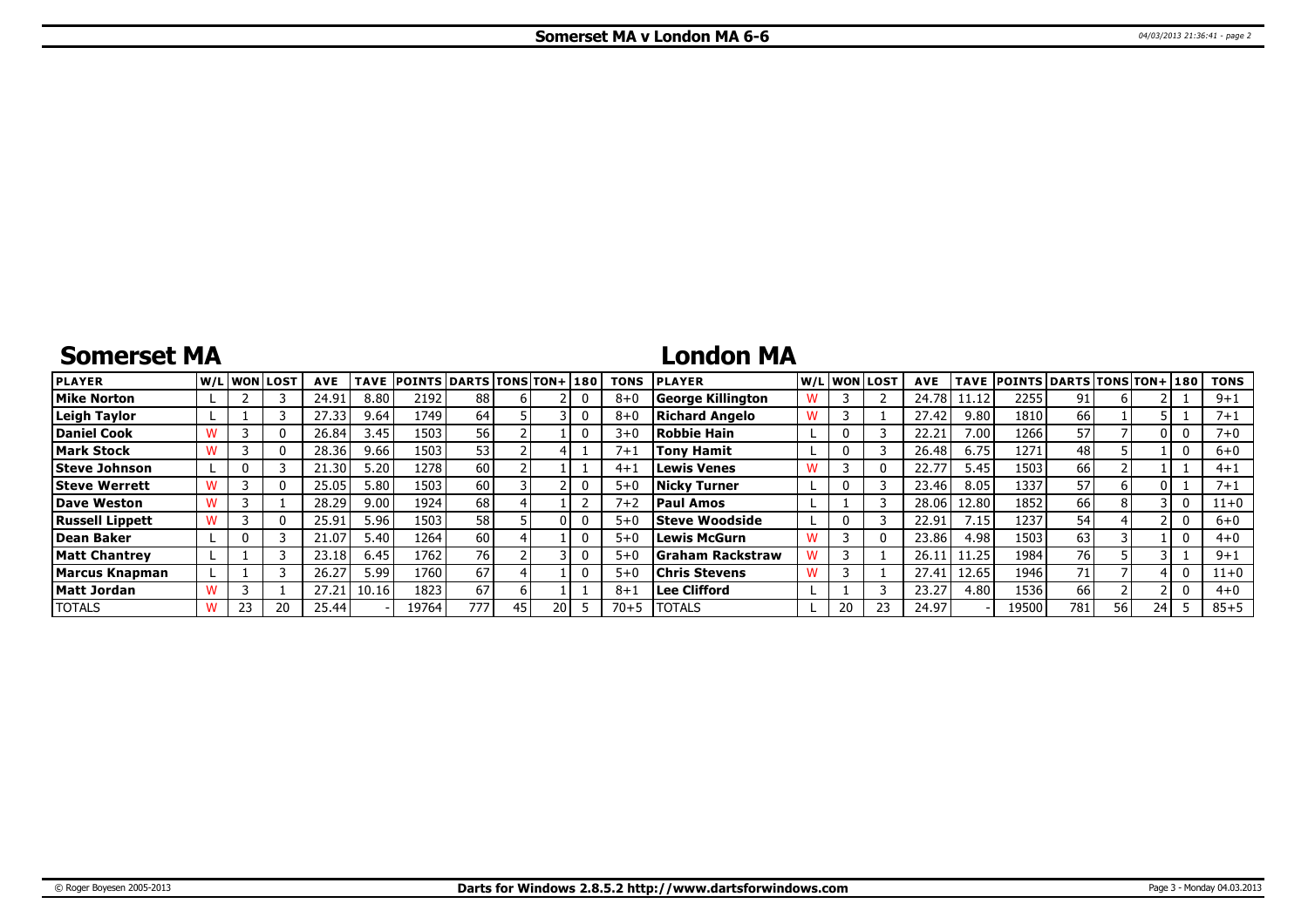### **Somerset WA v London WA 3-3 CONSERVER 2013 21:37:13** - page 1

|    | SET AVE        | PLAYER                                                                                                                                                          | LEG 1                            |    | -3                  | -4                                                   | 5  | 6 <sup>6</sup> | $\overline{7}$ |                |         |              |    |                     |                                   | 8 9 10 11 12 O/S DU GS SL Tons |                                  |   | <b>SET AVE</b>       | PLAYER              |                                  |         |                         |                |                                 |                                         |                                                                                                                                                         |   |     |                                                |              |                |                     |                                        | 4 5 6 7 8 9 10 11 12 O/S DU GS SL Tons |                |
|----|----------------|-----------------------------------------------------------------------------------------------------------------------------------------------------------------|----------------------------------|----|---------------------|------------------------------------------------------|----|----------------|----------------|----------------|---------|--------------|----|---------------------|-----------------------------------|--------------------------------|----------------------------------|---|----------------------|---------------------|----------------------------------|---------|-------------------------|----------------|---------------------------------|-----------------------------------------|---------------------------------------------------------------------------------------------------------------------------------------------------------|---|-----|------------------------------------------------|--------------|----------------|---------------------|----------------------------------------|----------------------------------------|----------------|
|    |                | 1.22                                                                                                                                                            |                                  |    |                     | 85 41 81 37 41 60 40 35                              |    |                |                |                |         |              |    | $\overline{27}$     |                                   | 40                             |                                  |   |                      | 4.42                |                                  |         |                         |                |                                 |                                         | 0 60 59 21 26 44 121 45 45 60 20<br>68 100 60 85 54 94                                                                                                  |   |     |                                                |              |                | 29                  | $\overline{20}$                        |                                        |                |
|    |                |                                                                                                                                                                 | $\overline{2}$                   |    |                     |                                                      |    |                |                |                |         |              |    | $2 \mid 20 \mid 36$ |                                   |                                |                                  |   |                      |                     | $\overline{z}$                   |         |                         |                |                                 |                                         |                                                                                                                                                         |   |     |                                                |              |                | $\overline{18}$     |                                        | 40 <sup>1</sup><br>$\overline{1}$      |                |
|    |                | 19 DONNA                                                                                                                                                        | 3                                |    |                     |                                                      |    |                |                |                |         |              |    | $\overline{21}$     |                                   | 32                             |                                  |   |                      | $19$ <b>KERRY</b>   | $\overline{3}$                   |         |                         |                |                                 |                                         |                                                                                                                                                         |   |     |                                                |              | $\mathbf{3}$   | 24 66               |                                        |                                        | $\overline{1}$ |
| 11 |                | <b>GULLOCK</b>                                                                                                                                                  | $\overline{4}$                   |    |                     |                                                      |    |                |                |                |         | $\mathbf{0}$ |    | 30                  |                                   | $\overline{18}$                |                                  |   |                      | <b>SIMMONS</b>      | $\overline{4}$                   |         |                         |                |                                 |                                         | 43 121 45 60 26 45 95 66<br>85 100 60 87 83 14 32 0 20 20                                                                                               |   |     |                                                |              | $\mathbf{1}$   | $28 \mid 20$        |                                        |                                        | $\overline{1}$ |
|    |                |                                                                                                                                                                 | 5                                |    |                     |                                                      |    |                |                |                |         |              |    |                     |                                   |                                |                                  |   |                      |                     | 5 <sup>5</sup>                   |         |                         |                |                                 |                                         |                                                                                                                                                         |   |     |                                                |              |                |                     |                                        |                                        |                |
|    |                | <b>53</b> SOM                                                                                                                                                   | $6\overline{6}$                  |    |                     |                                                      |    |                |                |                |         |              |    |                     |                                   |                                |                                  |   |                      | $84$ <sup>LON</sup> | 6                                |         |                         |                |                                 |                                         |                                                                                                                                                         |   |     |                                                |              |                |                     |                                        |                                        |                |
|    |                |                                                                                                                                                                 | $\overline{7}$                   |    |                     |                                                      |    |                |                |                |         |              |    |                     |                                   |                                |                                  |   |                      |                     | $\overline{7}$                   |         |                         |                |                                 |                                         |                                                                                                                                                         |   |     |                                                |              |                |                     |                                        |                                        |                |
|    | <b>SET AVE</b> | <b>PLAYER</b>                                                                                                                                                   | LEG                              |    | 2<br>$\overline{3}$ | $\overline{4}$                                       | 5  | 6              | $\overline{7}$ | 8 <sup>8</sup> |         |              |    |                     |                                   | 9 10 11 12 O/S DU GS SL Tons   |                                  |   | <b>SET AVE</b>       | <b>PLAYER</b>       | LEG 1                            |         | $\overline{\mathbf{3}}$ |                |                                 |                                         |                                                                                                                                                         |   |     |                                                |              |                |                     | 4 5 6 7 8 9 10 11 12 O/S DU GS SL Tons |                                        |                |
|    |                | 4.40                                                                                                                                                            |                                  |    |                     |                                                      |    |                |                |                |         |              |    | $1$   22   36       |                                   |                                |                                  |   |                      | 9.60                |                                  |         |                         |                |                                 | $1 \ 100 \ 60 \ 60 \ 40 \ 140 \ 77 \ 0$ |                                                                                                                                                         |   |     |                                                |              |                | $\overline{21}$     |                                        | $\overline{24}$                        | $\overline{2}$ |
|    |                |                                                                                                                                                                 | 2                                |    |                     | 140 60 45 85 49 56 30 36<br>60 56 26 100 59 44 71 45 |    |                |                |                |         |              |    | $\overline{24}$     |                                   | 40 <sup>1</sup>                | $\overline{1}$                   |   |                      |                     | 2 22                             |         |                         |                |                                 |                                         | 95 45 60 <b>100</b> 40 47 52 40                                                                                                                         |   |     |                                                |              |                | $2 \mid 26 \mid 40$ |                                        |                                        | $\overline{1}$ |
|    |                | $19$ SALLY                                                                                                                                                      | 3                                |    |                     |                                                      |    |                |                |                |         |              |    | $\overline{21}$     |                                   | 174                            |                                  |   |                      | $21$ HAYLEY         | $\overline{3}$                   |         |                         |                |                                 | $60$ 62 <b>180</b> 55 26 70 48          |                                                                                                                                                         |   |     |                                                |              | $\overline{2}$ | 20 48               |                                        |                                        | $1 + 1$        |
| 2  |                | DART                                                                                                                                                            | $\overline{4}$                   |    |                     |                                                      |    |                |                |                |         |              |    | $3 \ 24 \ 60$       |                                   |                                |                                  | 2 |                      | PLUME               |                                  |         |                         |                |                                 |                                         |                                                                                                                                                         |   |     |                                                |              |                | $\overline{24}$     |                                        | $\overline{92}$                        | $\overline{1}$ |
|    |                |                                                                                                                                                                 | 5                                |    |                     |                                                      |    |                |                |                |         |              |    | $\overline{18}$     |                                   | $134$ 1                        |                                  |   |                      |                     |                                  |         |                         |                |                                 |                                         | 4 81 22 30 45 41 30 60 100<br>5 100 100 60 140 69 32                                                                                                    |   |     |                                                |              |                | $3 \mid 18 \mid 32$ |                                        |                                        | 3              |
|    |                | $79$ SOM                                                                                                                                                        |                                  |    |                     |                                                      |    |                |                |                |         |              |    |                     |                                   |                                |                                  |   |                      | $92$ LON            |                                  |         |                         |                |                                 |                                         |                                                                                                                                                         |   |     |                                                |              |                |                     |                                        |                                        |                |
|    |                |                                                                                                                                                                 | 6<br>$\overline{7}$              |    |                     |                                                      |    |                |                |                |         |              |    |                     |                                   |                                |                                  |   |                      |                     | 6<br>$\overline{7}$              |         |                         |                |                                 |                                         |                                                                                                                                                         |   |     |                                                |              |                |                     |                                        |                                        |                |
|    |                | <b>PLAYER</b>                                                                                                                                                   |                                  |    |                     |                                                      |    |                |                |                |         |              |    |                     |                                   |                                |                                  |   | <b>SET AVE</b>       | <b>PLAYER</b>       |                                  |         |                         |                |                                 |                                         |                                                                                                                                                         |   |     |                                                |              |                |                     | 4 5 6 7 8 9 10 11 12 O/S DU GS SL Tons |                                        |                |
|    | <b>SET AVE</b> | 7.10                                                                                                                                                            | LEG <sub>1</sub>                 |    | 3                   | 60 60 41 60 100 60 80 40                             |    | 4 5 6 7 8      |                |                | 9 10 11 |              |    | $3 \mid 24 \mid 40$ |                                   | 12 O/S DU GS SL Tons           | $\overline{1}$                   |   |                      | 2.40                | LEG<br>$\overline{1}$            |         | 3                       |                |                                 |                                         | 45   14   60   41   <mark>140</mark> 60   60   41                                                                                                       |   |     |                                                |              |                | 24                  |                                        | 40                                     |                |
|    |                |                                                                                                                                                                 | $\overline{2}$                   |    |                     | 100100 60 100110 15 16                               |    |                |                |                |         |              |    | 2   20   16         |                                   |                                |                                  |   |                      |                     | <sup>2</sup>                     |         |                         |                |                                 | 85 83 66 100 84 43                      |                                                                                                                                                         |   |     |                                                |              |                | 18                  |                                        | 40 <sup>1</sup>                        |                |
|    |                | $24$ <b>KAREN</b>                                                                                                                                               | 3                                |    |                     | 141 85 100 100 89 86                                 |    |                |                |                |         |              |    | $3 \mid 18 \mid 86$ |                                   |                                | $\overline{4}$<br>$\overline{2}$ |   |                      | $23$ CASEY          |                                  |         |                         |                | $\frac{1}{3}$ 60 97 81 47 85 91 |                                         |                                                                                                                                                         |   |     |                                                |              |                | 18                  |                                        | 40                                     |                |
| 3  |                | LITTLER                                                                                                                                                         |                                  |    |                     |                                                      |    |                |                |                |         |              |    |                     |                                   |                                |                                  | 3 |                      | GALLAGHER           |                                  |         |                         |                |                                 |                                         |                                                                                                                                                         |   |     |                                                |              |                |                     |                                        |                                        |                |
|    |                |                                                                                                                                                                 | $\overline{4}$<br>$\overline{5}$ |    |                     |                                                      |    |                |                |                |         |              |    |                     |                                   |                                |                                  |   |                      |                     | $\overline{4}$<br>$\overline{5}$ |         |                         |                |                                 |                                         |                                                                                                                                                         |   |     |                                                |              |                |                     |                                        |                                        |                |
|    |                | $24$ SOM                                                                                                                                                        |                                  |    |                     |                                                      |    |                |                |                |         |              |    |                     |                                   |                                |                                  |   |                      | $05$ <sup>LON</sup> |                                  |         |                         |                |                                 |                                         |                                                                                                                                                         |   |     |                                                |              |                |                     |                                        |                                        |                |
|    |                |                                                                                                                                                                 | 6                                |    |                     |                                                      |    |                |                |                |         |              |    |                     |                                   |                                |                                  |   |                      |                     | 6                                |         |                         |                |                                 |                                         |                                                                                                                                                         |   |     |                                                |              |                |                     |                                        |                                        |                |
|    | <b>SET AVE</b> | <b>PLAYER</b>                                                                                                                                                   | LEG                              |    |                     | $\overline{4}$                                       |    |                |                | 8              | 9       | 10           | 11 |                     |                                   | 12 O/S DU GS SL                | Tons                             |   | <b>SET AVE</b>       | <b>PLAYER</b>       | <b>LEG</b>                       |         |                         | $\overline{4}$ | -5                              |                                         |                                                                                                                                                         |   | 8 9 |                                                |              |                |                     | 10 11 12 0/S DU GS SL Tons             |                                        |                |
|    |                | 7.00                                                                                                                                                            |                                  |    |                     | 60   60   60   22                                    | 5  | 6              | $100$ 40 40    |                |         |              |    | $\overline{24}$     |                                   | 114                            |                                  |   |                      | 8.01                |                                  |         |                         |                |                                 | 6                                       |                                                                                                                                                         |   |     |                                                |              |                | 23   40             |                                        |                                        |                |
|    |                |                                                                                                                                                                 | $\overline{2}$                   | 81 |                     | 1008381641403210                                     |    |                |                |                | 6       | 4            |    |                     | $\overline{28}$<br>$\overline{4}$ |                                |                                  |   |                      |                     |                                  |         |                         |                |                                 |                                         |                                                                                                                                                         |   |     | 6                                              |              |                | $\overline{30}$     |                                        | 4 <sup>1</sup>                         | $\overline{1}$ |
|    |                | $18$ <b>KATE</b>                                                                                                                                                | 3                                |    |                     |                                                      |    |                |                |                |         |              |    |                     | 28 32                             |                                | $\overline{1}$                   |   |                      | $19$ LEANNE         |                                  |         |                         |                |                                 |                                         |                                                                                                                                                         |   |     |                                                |              |                | 27                  |                                        | $8\sqrt{2}$                            |                |
| 4  |                | HULME                                                                                                                                                           |                                  |    |                     |                                                      |    |                |                |                |         |              |    |                     |                                   |                                |                                  |   |                      |                     |                                  |         |                         |                |                                 |                                         |                                                                                                                                                         |   |     |                                                |              |                | $2 \mid 26 \mid 19$ |                                        |                                        | $\overline{2}$ |
|    |                |                                                                                                                                                                 |                                  |    |                     |                                                      |    |                |                |                |         |              |    |                     |                                   |                                |                                  |   |                      |                     |                                  |         |                         |                |                                 |                                         |                                                                                                                                                         |   |     |                                                |              |                |                     |                                        |                                        |                |
|    |                |                                                                                                                                                                 | $\overline{4}$                   |    |                     |                                                      |    |                |                |                |         |              |    |                     | 24                                | 20   1                         |                                  |   | $4$   $\overline{ }$ | <b>TOPPER</b>       |                                  |         |                         |                |                                 |                                         |                                                                                                                                                         |   |     |                                                |              |                |                     |                                        |                                        |                |
|    |                | 68 <sup>SOM</sup>                                                                                                                                               | 5                                |    |                     |                                                      |    |                |                |                |         |              |    | $\overline{21}$     |                                   | $36 \mid 3$                    |                                  |   |                      | 63 LON              |                                  |         |                         |                |                                 |                                         | 1 30 85 60 121 30 55 80 40<br>2 95 100 85 60 41 45 55 10 0<br>3 100 43 30 140 80 0 44 48 8<br>4 43 55 30 140 26 26 100 62 19<br>5 95 41 100 45 85 78 57 |   |     |                                                |              | 3              | $\overline{21}$     | 57                                     | $\overline{1}$                         |                |
|    |                |                                                                                                                                                                 | 6                                |    |                     |                                                      |    |                |                |                |         |              |    |                     |                                   |                                |                                  |   |                      |                     | 6                                |         |                         |                |                                 |                                         |                                                                                                                                                         |   |     |                                                |              |                |                     |                                        |                                        |                |
|    |                |                                                                                                                                                                 | $\overline{7}$                   |    |                     |                                                      |    |                |                |                |         |              |    |                     |                                   |                                |                                  |   |                      |                     | $\overline{7}$                   |         |                         |                |                                 |                                         |                                                                                                                                                         |   |     |                                                |              |                |                     |                                        |                                        |                |
|    | <b>SET AVE</b> | PLAYER                                                                                                                                                          | LEG                              |    | -3<br>2             | 4                                                    | -5 | -6             | 7              | 8              | 9       | 10 11        |    |                     |                                   | 12 O/S DU GS SL Tons           |                                  |   | <b>SET AVE</b>       | PLAYER              | LEG                              |         |                         | $\overline{4}$ | 5                               | 6                                       | $\overline{z}$                                                                                                                                          |   |     |                                                |              |                |                     | 8 9 10 11 12 O/S DU GS SL Tons         |                                        |                |
|    |                | 3.40                                                                                                                                                            | $\mathbf{1}$                     | 41 |                     | 45   22   41   140 81   91   40                      |    |                |                |                |         |              |    | $3 \mid 24 \mid 40$ |                                   |                                | $\overline{1}$                   |   |                      | 2.21                | $\overline{1}$                   |         |                         |                |                                 |                                         | 40 100 45 85 60 13 60 35                                                                                                                                |   |     |                                                |              |                | $\overline{24}$     |                                        | 63<br>$\overline{\phantom{0}}$         |                |
|    |                |                                                                                                                                                                 | $\overline{2}$                   |    |                     | 58 100100 60 25 98 40 20                             |    |                |                |                |         |              |    | $1 \ 22 \ 20$       |                                   |                                | 2                                |   |                      |                     | $\overline{2}$                   |         |                         |                |                                 |                                         |                                                                                                                                                         |   |     |                                                |              |                | 21                  |                                        | 148                                    |                |
|    |                |                                                                                                                                                                 | 3                                |    |                     | 85 41 40 45 60 60 22 28 40                           |    |                |                |                |         | $0$ 80       |    | 3   33   80         |                                   |                                |                                  |   |                      | $16$ <b>KELLY</b>   |                                  |         |                         |                |                                 |                                         |                                                                                                                                                         |   |     | 22   30   45   41   41   121 59   44   74   21 | $\mathbf{0}$ |                | $\overline{33}$     |                                        | $\overline{3}$                         |                |
|    |                |                                                                                                                                                                 | $\overline{4}$                   |    |                     |                                                      |    |                |                |                |         |              |    |                     |                                   |                                |                                  | 5 |                      | <b>BOBBY</b>        | $\overline{4}$                   |         |                         |                |                                 |                                         |                                                                                                                                                         |   |     |                                                |              |                |                     |                                        |                                        |                |
|    |                | $\mathbf{19}$ $\mathbf{B}$ $\mathbf{B}$ $\mathbf{B}$ $\mathbf{B}$ $\mathbf{B}$ $\mathbf{B}$ $\mathbf{B}$ $\mathbf{B}$ $\mathbf{B}$ $\mathbf{B}$<br>$03^{ SOM }$ | 5                                |    |                     |                                                      |    |                |                |                |         |              |    |                     |                                   |                                |                                  |   |                      | <b>53</b> LON       | $\overline{5}$                   |         |                         |                |                                 |                                         |                                                                                                                                                         |   |     |                                                |              |                |                     |                                        |                                        |                |
|    |                |                                                                                                                                                                 | 6                                |    |                     |                                                      |    |                |                |                |         |              |    |                     |                                   |                                |                                  |   |                      |                     | 6                                |         |                         |                |                                 |                                         |                                                                                                                                                         |   |     |                                                |              |                |                     |                                        |                                        |                |
|    |                |                                                                                                                                                                 |                                  |    |                     |                                                      |    |                |                |                |         |              |    |                     |                                   |                                |                                  |   |                      |                     | $\overline{7}$                   |         |                         |                |                                 |                                         |                                                                                                                                                         |   |     |                                                |              |                |                     |                                        |                                        |                |
|    | <b>SET AVE</b> | PLAYER                                                                                                                                                          | LEG                              |    |                     |                                                      | 5  | 6              | $\overline{7}$ | 8              | 9       | 10           | 11 |                     |                                   | 12 O/S DU GS SL Tons           |                                  |   | <b>SET AVE</b>       | <b>PLAYER</b>       | LEG                              |         |                         |                |                                 | 6                                       | $\overline{7}$                                                                                                                                          | 8 | 9   | 10 11                                          |              |                |                     | 12 O/S DU GS SL Tons                   |                                        |                |
|    |                | 5.23                                                                                                                                                            | $\mathbf{1}$                     |    |                     | 30 36 41 41 36 83 41 81 76 36                        |    |                |                |                |         |              |    | 2   29   36         |                                   |                                |                                  |   |                      | 3.00                | $\overline{1}$                   | 81   85 | 5 <sup>5</sup>          |                | 55 41                           |                                         | 81   41   42   0                                                                                                                                        |   |     |                                                |              |                | $\overline{27}$     |                                        | 70 <sup>1</sup>                        |                |
|    |                |                                                                                                                                                                 | 2                                |    |                     | $\frac{140}{60}$ 60   85   45   66   40   31         |    |                |                |                |         |              |    | $\overline{21}$     |                                   | $34$   1                       |                                  |   |                      |                     | $\overline{z}$                   |         |                         |                |                                 |                                         |                                                                                                                                                         |   |     |                                                |              | 3              | 24                  | 57                                     |                                        |                |
|    |                | 16 BARBARA                                                                                                                                                      | 3                                |    |                     | 45 21 45 40 60 81 81 <b>103</b> 21                   |    |                |                |                |         | 2            |    | 30                  |                                   | $2\sqrt{1}$                    |                                  |   |                      | $16$ GED            | 3                                |         |                         |                |                                 |                                         | <u>183</u> <b>100</b> 26 81 81 38 35 57<br>40 22 85 66 60 42 82 36 28 40                                                                                |   |     |                                                |              |                | 28 40               |                                        |                                        |                |
| 6  |                | <b>DYKE</b>                                                                                                                                                     | $\overline{4}$                   |    |                     | 81 22 41 59 45 100 85 28 40                          |    |                |                |                |         |              |    | $2 \mid 26 \mid 40$ |                                   |                                | $\mathbf{1}$                     |   | $6\vert\bar{1}\vert$ | CARNEY              | $\overline{4}$                   |         |                         |                |                                 |                                         | $141$ 60 60 40 35 9 100 81 55                                                                                                                           |   |     |                                                |              |                | $\overline{27}$     |                                        | $\overline{20 1}$                      |                |
|    |                |                                                                                                                                                                 | 5                                |    |                     | 45 180 41 26 41 62 58 40 0                           |    |                |                |                |         |              |    | 0  4  2  2  41  2   |                                   |                                | $1 + 1$                          |   |                      |                     |                                  |         |                         |                |                                 |                                         |                                                                                                                                                         |   |     | 5 81 7 45 26 95 100 11 40 48 24 0 18           |              |                | $\overline{39}$     |                                        | $\overline{3}$ 1                       |                |
|    |                | 80 SOM                                                                                                                                                          | 6                                |    |                     |                                                      |    |                |                |                |         |              |    |                     |                                   |                                |                                  |   |                      | 63 LON              | 6                                |         |                         |                |                                 |                                         |                                                                                                                                                         |   |     |                                                |              |                |                     |                                        |                                        |                |

| Set<br>دىر                                                                                    | Set.                                                   |
|-----------------------------------------------------------------------------------------------|--------------------------------------------------------|
| $\cdots$<br>RU<br><b>NTN</b><br>CORE                                                          | NING<br><b>SCORE</b><br><b>RUN</b><br>$\lambda$<br>. . |
| OP:<br>$24.24*$<br>Littler<br>$\overline{M}$<br>Karer<br>∽∩mers<br><b>24.24</b><br><b>VVF</b> | ondon WA<br>$\cap$<br>lume<br>.<br>.                   |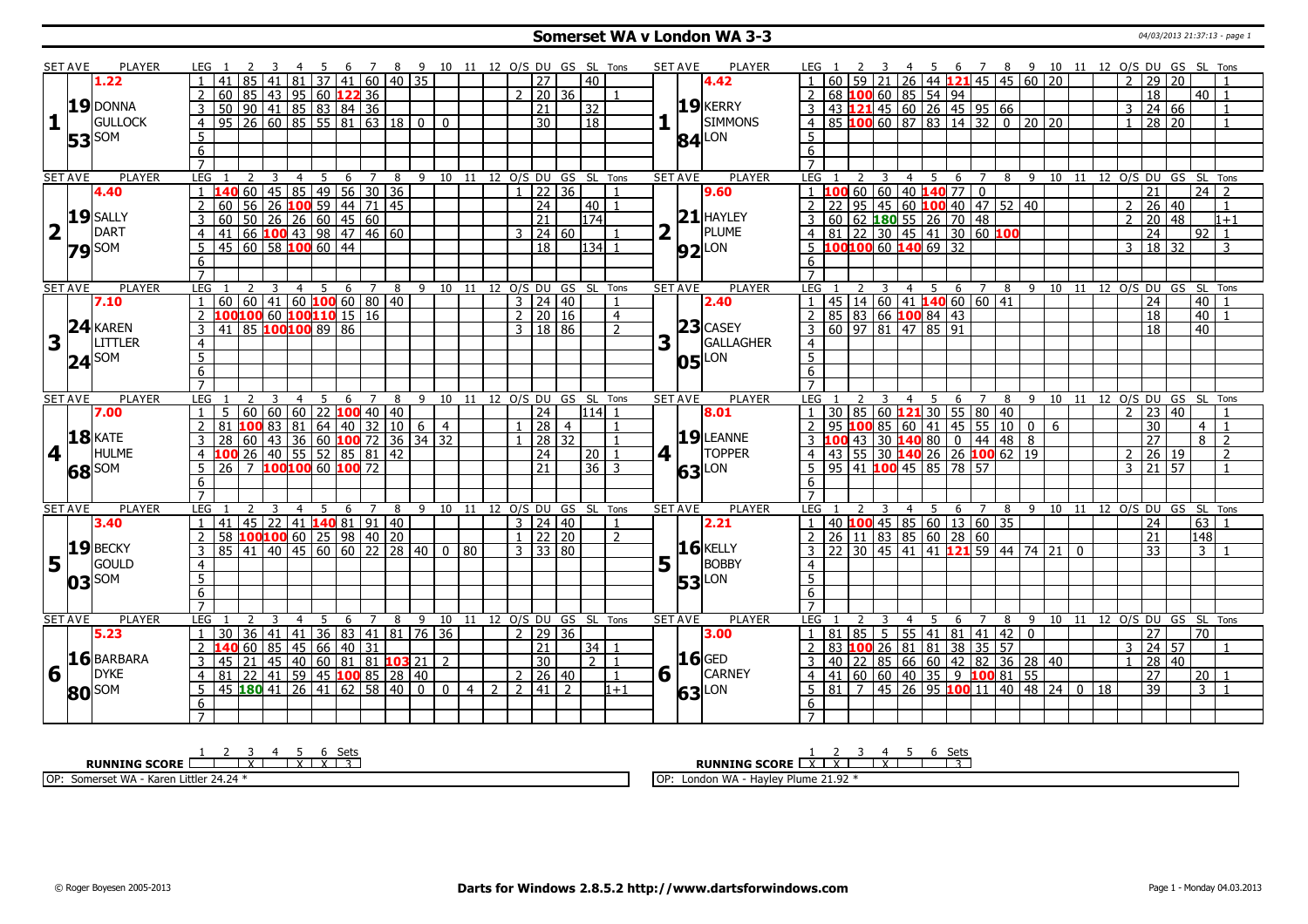### **Somerset WA**

## **London WA**

| <b>PLAYER</b>       |  | <u>IW/LIWONILOST</u> | <b>AVE</b> |             | TAVE   POINTS   DARTS   TONS   TON+   180 |     |  |          | <b>TONS PLAYER</b>     |  | lw/Llwonllost | <b>AVE</b> |      | TAVE  POINTS   DARTS   TONS   TON+   180 |     |      |     | TONS     |
|---------------------|--|----------------------|------------|-------------|-------------------------------------------|-----|--|----------|------------------------|--|---------------|------------|------|------------------------------------------|-----|------|-----|----------|
| Donna Gullock       |  |                      | 19.53      | 1.22'       | 1914                                      | 981 |  |          | <b>Kerry Simmons</b>   |  |               | 19.84      | 4.42 | 1964                                     | 99  |      | 0 I | $4 + 0$  |
| <b>Sally Dart</b>   |  |                      | 19.79      | <b>1.40</b> | 2157                                      | 109 |  | 4+L      | <b>Hayley Plume</b>    |  |               | 21.92      | 9.60 | 2389                                     | 109 |      |     | $8 + 1$  |
| Karen Littler       |  |                      | 24.24      | 7.10        | 1503                                      | 62  |  |          | <b>Casey Gallagher</b> |  |               | 23.05      | 2.40 | 1383                                     | 60  |      |     |          |
| <b>Kate Hulme</b>   |  |                      | 18.68      | 7.00.       | 2335                                      | 125 |  |          | Leanne Topper          |  |               | 19.63      | 8.01 | 2493                                     | 127 |      |     |          |
| <b>Becky Gould</b>  |  |                      | 19.03      | 40،         | 1503                                      | 791 |  | $3 + C$  | <b>Kelly Bobby</b>     |  |               | 16.5.      | 2.21 | 1289                                     | 78  |      | 0 I |          |
| <b>Barbara Dyke</b> |  |                      | 16.80      | 5.23        | 2469                                      | 147 |  | $4 + 1$  | <b>Ged Carney</b>      |  |               | 16.63      | 3.00 | 2412                                     | 145 |      | 0 I |          |
| <b>TOTALS</b>       |  |                      | 19.16      |             | l 1881                                    | 620 |  | $26 + 1$ | <b>ITOTALS</b>         |  |               | 19.30      |      | 11930                                    | 618 | ا 20 |     | $26 + 1$ |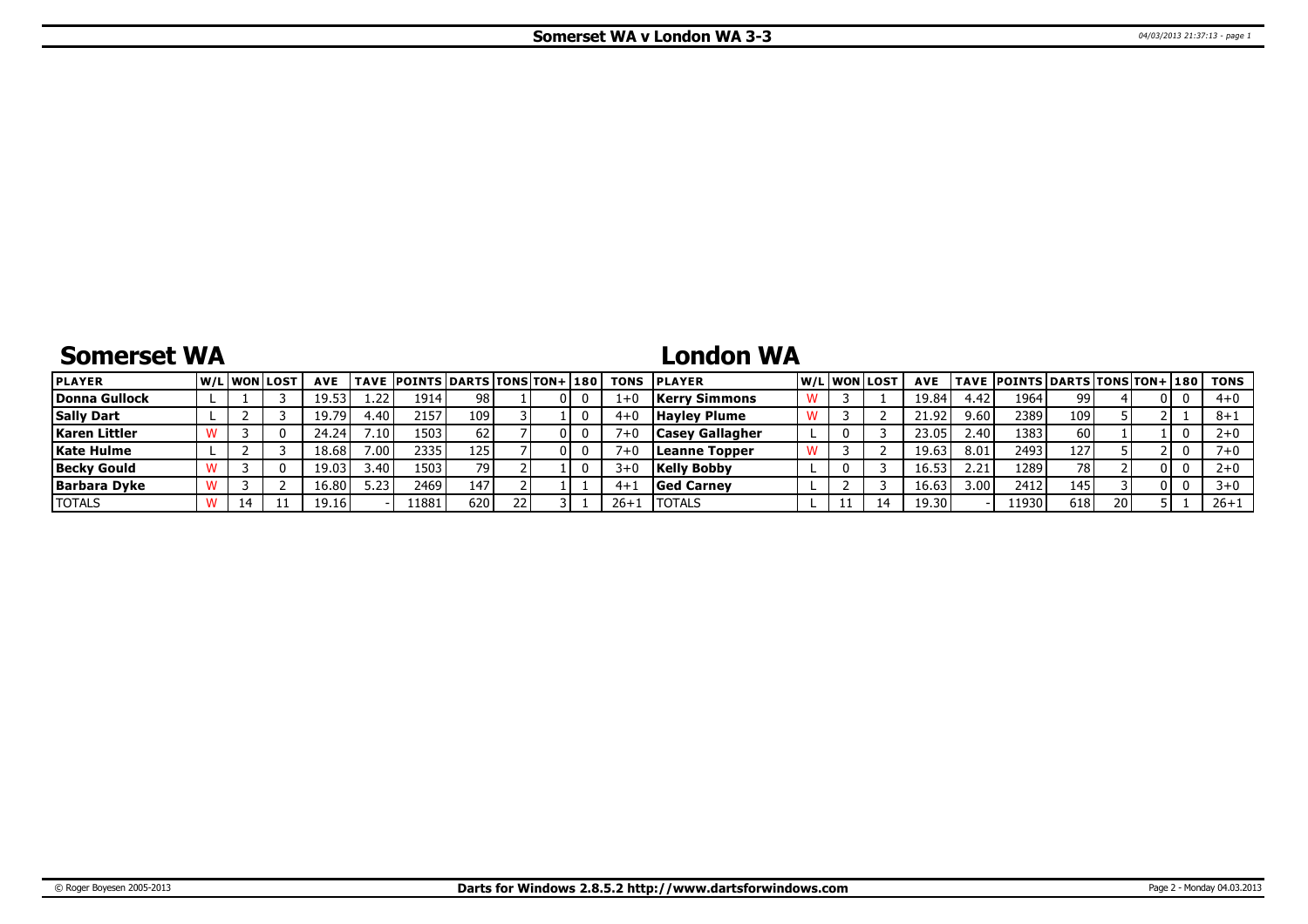#### **Somerset MB v London MB 5-7** 04/03/2013 21:37:45 - page 1

|              | <b>SET AVE</b>     | PLAYER            | LEG 1                                                                                                                                                                         | $-4$                             |    | 6 7 8 9 10 11 12 O/S DU GS SL Tons |   |                              |             |                     |                         |   | <b>SET AVE</b>                 | PLAYER              |                                                                                                                      |                     |          |                                        |                     |           |                       |                |                                    |                 |                                |
|--------------|--------------------|-------------------|-------------------------------------------------------------------------------------------------------------------------------------------------------------------------------|----------------------------------|----|------------------------------------|---|------------------------------|-------------|---------------------|-------------------------|---|--------------------------------|---------------------|----------------------------------------------------------------------------------------------------------------------|---------------------|----------|----------------------------------------|---------------------|-----------|-----------------------|----------------|------------------------------------|-----------------|--------------------------------|
|              |                    | 6.20              | 2 3<br>$100100140$ 70 55                                                                                                                                                      | - 5                              |    |                                    |   |                              |             | 15                  | $36 \mid 3$             |   |                                | 5.80                | LEG 1<br>2 3<br>1 140100100 65 24 72                                                                                 |                     |          | 4 5 6 7 8 9 10 11 12 O/S DU GS SL Tons |                     |           |                       | 3              | 18 72                              |                 | 3                              |
|              |                    |                   |                                                                                                                                                                               |                                  |    |                                    |   |                              |             | 24                  | $102+1$                 |   |                                |                     |                                                                                                                      |                     |          |                                        |                     |           |                       | $\mathbf{1}$   | $\overline{22}$<br>$\overline{32}$ |                 | $\overline{2}$                 |
|              |                    | $22$ MIKE         | 2 180 82 100 79 40 10 0 0<br>3 60 60 60 95 60 68 58 20                                                                                                                        |                                  |    |                                    |   |                              |             |                     |                         |   |                                | $23$ LEE            | 2 100 79 140 80 50 20 0 32<br>3 59 85 58 60 60 57 39 43 40                                                           |                     |          |                                        |                     |           |                       |                |                                    |                 |                                |
|              |                    | BABER             |                                                                                                                                                                               |                                  |    |                                    |   |                              |             | $\overline{24}$     | $\overline{20}$         |   |                                | <b>COCKS</b>        |                                                                                                                      |                     |          |                                        |                     |           |                       | $\mathbf{1}$   | 25                                 | 40              |                                |
| $\mathbf{1}$ |                    |                   | $\overline{4}$                                                                                                                                                                |                                  |    |                                    |   |                              |             |                     |                         |   |                                |                     | $\overline{4}$                                                                                                       |                     |          |                                        |                     |           |                       |                |                                    |                 |                                |
|              | 81                 | SOM               | $\overline{5}$                                                                                                                                                                |                                  |    |                                    |   |                              |             |                     |                         |   |                                | $ 12 $ LON          | $\overline{5}$                                                                                                       |                     |          |                                        |                     |           |                       |                |                                    |                 |                                |
|              |                    |                   | $\overline{6}$                                                                                                                                                                |                                  |    |                                    |   |                              |             |                     |                         |   |                                |                     | $\overline{6}$                                                                                                       |                     |          |                                        |                     |           |                       |                |                                    |                 |                                |
|              |                    |                   | $\overline{7}$                                                                                                                                                                |                                  |    |                                    |   |                              |             |                     |                         |   |                                |                     |                                                                                                                      |                     |          |                                        |                     |           |                       |                |                                    |                 |                                |
|              | <b>SET AVE</b>     | PLAYER            | LEG<br><sup>2</sup><br>$\overline{\mathbf{3}}$                                                                                                                                | $\overline{5}$<br>$\overline{4}$ |    | 6 7 8 9 10 11 12 0/S DU GS SL Tons |   |                              |             |                     |                         |   | <b>SET AVE</b>                 | <b>PLAYER</b>       | LEG 1<br>2 3                                                                                                         |                     |          | 4 5 6 7 8 9 10 11 12 O/S DU GS SL Tons |                     |           |                       |                |                                    |                 |                                |
|              |                    | 6.36              | $\frac{1}{41}$ 81 <b>140</b> 64 30 10                                                                                                                                         |                                  |    |                                    |   |                              |             | 19 10               | $\overline{2}$          |   |                                | 11.87               | 23100 81 91 70 18                                                                                                    |                     |          |                                        |                     |           |                       |                | 18                                 |                 | $18$   2                       |
|              |                    |                   | 41 100 40                                                                                                                                                                     |                                  |    |                                    |   |                              |             | 9                   | $320$<br>$\overline{1}$ |   |                                |                     | 2 135135 97 134                                                                                                      |                     |          |                                        |                     |           |                       | 3              | 12 134                             |                 | 3                              |
|              |                    | $23$ WILL         | 43 121 43 39 40 87<br>$\overline{3}$                                                                                                                                          |                                  |    |                                    |   |                              |             | $\overline{18}$     | $\overline{128}$        |   |                                | $31$ STEVEN         |                                                                                                                      |                     |          |                                        |                     |           |                       | $\overline{2}$ | $17$ 40                            |                 | $1+1$                          |
|              | $\mathbb T$        | <b>COOPER</b>     | 60   60   96   41   140<br>$\overline{4}$                                                                                                                                     |                                  |    |                                    |   |                              |             | 15                  | 104                     |   |                                | FERGUSON            | 3 180 83 54 55 89 40<br>4 140140100 57 44 20                                                                         |                     |          |                                        |                     |           |                       | $\mathbf{1}$   | $16 \mid 20$                       |                 | 3                              |
|              |                    | 80 SOM            | $5^{\circ}$                                                                                                                                                                   |                                  |    |                                    |   |                              |             |                     |                         |   |                                | $52$ <sup>LON</sup> | -5                                                                                                                   |                     |          |                                        |                     |           |                       |                |                                    |                 |                                |
|              |                    |                   | 6                                                                                                                                                                             |                                  |    |                                    |   |                              |             |                     |                         |   |                                |                     | 6                                                                                                                    |                     |          |                                        |                     |           |                       |                |                                    |                 |                                |
|              |                    |                   | $\overline{7}$                                                                                                                                                                |                                  |    |                                    |   |                              |             |                     |                         |   |                                |                     | $\overline{7}$                                                                                                       |                     |          |                                        |                     |           |                       |                |                                    |                 |                                |
|              | <b>SET AVE</b>     | <b>PLAYER</b>     | LEG<br>3                                                                                                                                                                      | 5<br>$\overline{4}$              | 6  | $\overline{7}$<br>8                | 9 | 10 11 12 O/S DU GS SL Tons   |             |                     |                         |   | <b>SET AVE</b>                 | <b>PLAYER</b>       | <b>LEG</b><br>$\mathbf{3}$                                                                                           | $\overline{4}$      | 5<br>6   | 7 8 9 10 11 12 0/S DU GS SL Tons       |                     |           |                       |                |                                    |                 |                                |
|              |                    | 12.03             | 81 140 85 50 125<br>$\overline{1}$                                                                                                                                            |                                  |    |                                    |   |                              |             | 15                  | 20   2                  |   |                                | 10.81               | 1 44 100 180 81 78 18                                                                                                |                     |          |                                        |                     |           |                       | 3              | 18 18                              |                 | $2 + 1$                        |
|              |                    |                   | $57$ 100 42 100 121 35 6<br>2                                                                                                                                                 |                                  |    |                                    |   |                              |             | 21                  | $\boxed{40}$ 3          |   |                                |                     | 2 85 41 70 100 45 100 60                                                                                             |                     |          |                                        |                     |           |                       | 3              | $\overline{21}$                    | 60              | $\overline{2}$                 |
|              | 25                 | <b>NEIL</b>       | <b>80</b> 70 <b>140137</b> 34 40<br>45 <b>100</b> 60 60 85 <b>119</b> 32<br>40 36 <b>121</b> 78 47 53 46<br>3                                                                 |                                  |    |                                    |   |                              |             | 3   18   40         | $\overline{2}$          |   |                                | $25$ GENE           | 3 78 96 66 100 57 64<br>4 140 40 140 85 56 20                                                                        |                     |          |                                        |                     |           |                       |                | 18                                 | 40              | $\overline{1}$                 |
| 3            |                    | RAIKES            | $\overline{4}$                                                                                                                                                                |                                  |    |                                    |   |                              |             | 19 32               | $\overline{2}$          | 3 | $\vert$ 1                      | HILL                |                                                                                                                      |                     |          |                                        |                     |           |                       |                | 18                                 | $\overline{20}$ | $\overline{2}$                 |
|              |                    | $16$ SOM          | 5                                                                                                                                                                             |                                  |    |                                    |   |                              |             | 21                  | 80                      |   |                                | $21$ LON            | 78 100 55 121 81 46 16 4                                                                                             |                     |          |                                        |                     |           |                       |                | 22                                 | $\overline{4}$  | $\overline{2}$                 |
|              |                    |                   | 6                                                                                                                                                                             |                                  |    |                                    |   |                              |             |                     |                         |   |                                |                     | 6                                                                                                                    |                     |          |                                        |                     |           |                       |                |                                    |                 |                                |
|              |                    |                   | $\overline{7}$                                                                                                                                                                |                                  |    |                                    |   |                              |             |                     |                         |   |                                |                     |                                                                                                                      |                     |          |                                        |                     |           |                       |                |                                    |                 |                                |
|              | <b>SET AVE</b>     | <b>PLAYER</b>     | LEG                                                                                                                                                                           | $\overline{4}$<br>5              | 6  | 7<br>8                             | 9 | 10 11 12 O/S DU GS SL Tons   |             |                     |                         |   | <b>SET AVE</b>                 | <b>PLAYER</b>       | LEG                                                                                                                  | 4                   | 6<br>5   |                                        | $\overline{9}$<br>8 |           | 10 11 12 0/S DU GS SL |                |                                    |                 | Tons                           |
|              |                    |                   |                                                                                                                                                                               |                                  |    |                                    |   |                              |             |                     |                         |   |                                |                     |                                                                                                                      |                     |          |                                        |                     |           |                       |                |                                    |                 |                                |
|              |                    |                   |                                                                                                                                                                               |                                  |    |                                    |   |                              |             |                     |                         |   |                                |                     |                                                                                                                      |                     |          |                                        |                     |           |                       |                |                                    |                 |                                |
|              |                    | 5.40              | 29 60 54 85 40 59 44 92 38<br>$\mathbf{1}$                                                                                                                                    |                                  |    |                                    |   |                              |             | $2 \mid 26 \mid 38$ |                         |   |                                | 8.52                |                                                                                                                      |                     |          |                                        |                     |           |                       |                | $\overline{24}$                    | 24              | $\overline{z}$                 |
|              |                    |                   | 49 28 140 44 100 100 30<br>2                                                                                                                                                  |                                  |    |                                    |   |                              |             | 21                  | $10 \mid 3$             |   |                                |                     |                                                                                                                      |                     |          |                                        |                     |           |                       | $\overline{2}$ | $\overline{23}$<br>32              |                 |                                |
|              |                    | $20$ PAUL         | $\overline{3}$                                                                                                                                                                |                                  |    |                                    |   |                              |             | $\overline{21}$     | $32 \mid 2$             |   |                                | $ 23 $ TOM          |                                                                                                                      |                     |          |                                        |                     |           |                       | 3              | $21 \mid 25$                       |                 | $\overline{2}$                 |
|              | 4 <sup>1</sup>     | <b>HARRISON</b>   | $\frac{125}{145}$ $\frac{125}{160}$ $\frac{100}{100}$ $\frac{100}{100}$ $\frac{59}{162}$ $\frac{62}{166}$ $\frac{45}{145}$ $\frac{45}{195}$ $\frac{95}{24}$<br>$\overline{4}$ |                                  |    |                                    |   |                              |             | 15                  | 226                     |   | $4$   $\overline{\phantom{0}}$ | MCGURN              | <u>1 30 85 50 96 42 40 134 0</u><br>2 100 46 140 59 32 78 14 32<br>3 25 83 31 99 134 104 25<br>4 55 96 140 100 78 32 |                     |          |                                        |                     |           |                       | $\mathcal{E}$  | $18 \mid 32$                       |                 | $\overline{2}$                 |
|              |                    | 92 <sup>SOM</sup> | 5                                                                                                                                                                             |                                  |    |                                    |   |                              |             |                     |                         |   |                                | $ 02 ^{LON}$        | 5                                                                                                                    |                     |          |                                        |                     |           |                       |                |                                    |                 |                                |
|              |                    |                   | 6<br>$\overline{7}$                                                                                                                                                           |                                  |    |                                    |   |                              |             |                     |                         |   |                                |                     | 6<br>$\overline{7}$                                                                                                  |                     |          |                                        |                     |           |                       |                |                                    |                 |                                |
|              |                    |                   | $\overline{z}$<br>3                                                                                                                                                           |                                  |    | $\overline{7}$                     |   |                              |             |                     |                         |   |                                |                     |                                                                                                                      |                     |          |                                        |                     |           |                       |                |                                    |                 |                                |
|              | <b>SET AVE</b>     | PLAYER            | <b>LEG</b><br>  22                                                                                                                                                            | 5<br>$\overline{4}$              | -6 | 8                                  | 9 | 10 11 12 0/S DU GS SL Tons   |             |                     |                         |   | <b>SET AVE</b>                 | <b>PLAYER</b>       | <b>LEG</b>                                                                                                           | 5<br>$\overline{4}$ | 6        | $\overline{7}$                         |                     |           |                       |                |                                    |                 | 8 9 10 11 12 O/S DU GS SL Tons |
|              |                    | 4.74              | 98<br>28<br>$\overline{1}$                                                                                                                                                    | 41 60 55                         |    |                                    |   |                              |             | $\overline{18}$     | 197                     |   |                                | 4.74                | 1   80   43   59   134   85   60   40                                                                                |                     |          |                                        |                     |           |                       | $\overline{2}$ | 20 40                              |                 |                                |
|              |                    |                   | 85 36 41 100 85 37 36<br>2<br>81                                                                                                                                              |                                  |    |                                    |   |                              |             | $1 \mid 22 \mid 36$ |                         |   |                                |                     | $2$ 39 91 82 140 93 40 0                                                                                             |                     |          |                                        |                     |           |                       |                | 21                                 | 16              |                                |
|              |                    | <b>RYAN</b>       | 81 99 58 41 134 63 25<br>3                                                                                                                                                    |                                  |    |                                    |   |                              | $2^{\circ}$ | 20 25               |                         |   |                                | $23$ PAUL           | $3$ 100 60 60 100 81 29 26                                                                                           |                     |          |                                        |                     |           |                       |                | 21                                 | 45              | $\overline{z}$                 |
|              | $15\frac{ 23 }{ }$ | PALMER            | 85 83 100 140 53 40<br>$\overline{4}$                                                                                                                                         |                                  |    |                                    |   |                              |             | $16 \mid 40$        | $\overline{2}$          |   | $5\vert$                       | KILLINGTON          | 4   60   41   99   81   85                                                                                           |                     |          |                                        |                     |           |                       |                | 15                                 | 135             |                                |
|              |                    | <b>78</b> SOM     | 5                                                                                                                                                                             |                                  |    |                                    |   |                              |             |                     |                         |   |                                | <b>48</b> LON       | $\overline{5}$                                                                                                       |                     |          |                                        |                     |           |                       |                |                                    |                 |                                |
|              |                    |                   | 6                                                                                                                                                                             |                                  |    |                                    |   |                              |             |                     |                         |   |                                |                     | 6                                                                                                                    |                     |          |                                        |                     |           |                       |                |                                    |                 |                                |
|              |                    |                   | $\overline{7}$                                                                                                                                                                |                                  |    |                                    |   |                              |             |                     |                         |   |                                |                     | $\overline{7}$                                                                                                       |                     |          |                                        |                     |           |                       |                |                                    |                 |                                |
|              | <b>SET AVE</b>     | PLAYER            | <b>LEG</b><br>$\mathcal{L}$<br>-3                                                                                                                                             | $\overline{4}$<br>-5             | -6 | 7                                  | 8 | 9 10 11 12 O/S DU GS SL Tons |             |                     |                         |   | <b>SET AVE</b>                 | <b>PLAYER</b>       | LEG<br>3                                                                                                             | $\overline{4}$      | 5<br>- 6 | $\overline{7}$                         |                     | 8 9 10 11 |                       |                |                                    |                 | 12 O/S DU GS SL Tons           |
|              |                    | 5.41              | 1 100 60 180 136 0                                                                                                                                                            |                                  | 9  | $\overline{0}$                     |   |                              |             | 21                  | l 16 B+1                |   |                                | 6.17                | 1 <b>100</b> 60 <b>140</b> 99 36 26 40                                                                               |                     |          |                                        |                     |           |                       | $\overline{2}$ | 20 40                              |                 | $\mathcal{L}$                  |
|              |                    |                   | 45 40 47 85 85 55<br>2                                                                                                                                                        |                                  |    |                                    |   |                              |             | $\overline{18}$     | 144                     |   |                                |                     | $2$ 31 <b>140</b> 45 64 <b>100</b> 96 25                                                                             |                     |          |                                        |                     |           |                       | $\overline{3}$ | $\overline{21}$                    | $\overline{25}$ | 2                              |
|              |                    | 20 MARTIN         | 59 125 36 45 59 60 27<br>$\overline{3}$                                                                                                                                       |                                  |    |                                    |   |                              |             | $\overline{21}$     | 90 1                    |   |                                | $24$ OLIVER         | 3   84   95   83   137   40   42   20                                                                                |                     |          |                                        |                     |           |                       |                | $3 \mid 21 \mid 20$                |                 | $\overline{1}$                 |
| 6            |                    | WALKER            | $\overline{4}$                                                                                                                                                                |                                  |    |                                    |   |                              |             |                     |                         |   | $6\sqrt{ }$                    | STELL               | $\overline{4}$                                                                                                       |                     |          |                                        |                     |           |                       |                |                                    |                 |                                |
|              |                    | 88 SOM            | $\overline{5}$                                                                                                                                                                |                                  |    |                                    |   |                              |             |                     |                         |   |                                | $24$ <sup>LON</sup> | $\overline{5}$                                                                                                       |                     |          |                                        |                     |           |                       |                |                                    |                 |                                |
|              |                    |                   | $6\overline{6}$<br>$7^{\circ}$                                                                                                                                                |                                  |    |                                    |   |                              |             |                     |                         |   |                                |                     | 6<br>$7^{\circ}$                                                                                                     |                     |          |                                        |                     |           |                       |                |                                    |                 |                                |

**RUNNING SCORE** <u>1 2 3 4 5 6 Sets</u><br>
2 3 4 5 6 Sets

**RUNNING SCORE** 
<u>
LATA 
I 
X 
I 
X 
I 
X 
I 
X 
I 
X 
I 
X 
I 
X 
I 
X 
I 
X 
I 
S</u>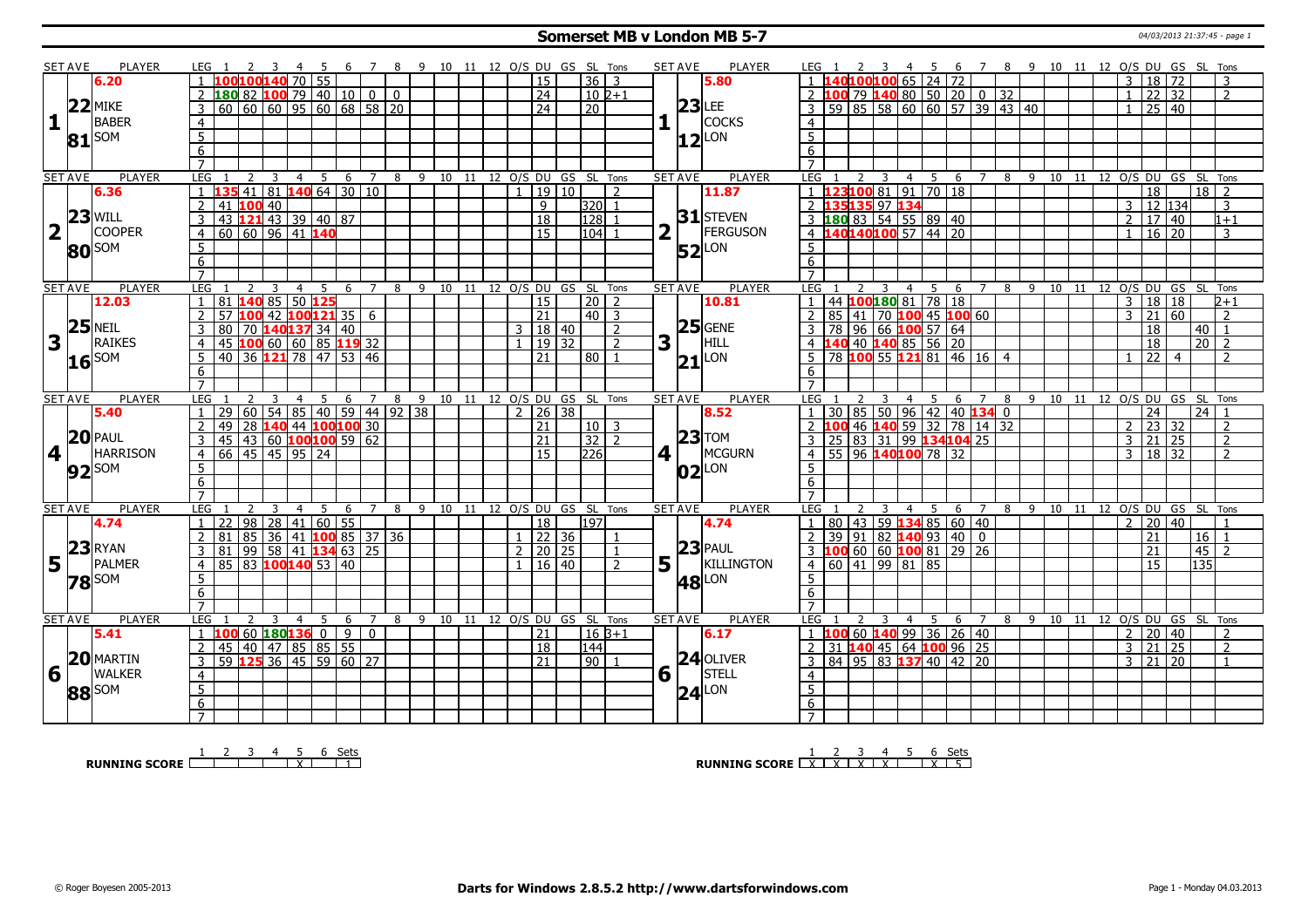#### **Somerset MB v London MB 5-7** 04/03/2013 21:37:45 - page 2

|                 | <b>SET AVE</b> | <b>PLAYER</b>                            | LEG 1               |                                                               |                 | -3                                      |                | 45                   |    |                    |                |                |           |    |     |                     |                |                                | 6 7 8 9 10 11 12 O/S DU GS SL Tons |   | <b>SET AVE</b>                        | <b>PLAYER</b>       | LEG 1                            |     |    |                         |                    |       |                                    |                                                                                                                |                                                   |            | 4 5 6 7 8 9 10 11 12 O/S DU GS SL Tons |    |                                |                |                     |                 |                    |                |
|-----------------|----------------|------------------------------------------|---------------------|---------------------------------------------------------------|-----------------|-----------------------------------------|----------------|----------------------|----|--------------------|----------------|----------------|-----------|----|-----|---------------------|----------------|--------------------------------|------------------------------------|---|---------------------------------------|---------------------|----------------------------------|-----|----|-------------------------|--------------------|-------|------------------------------------|----------------------------------------------------------------------------------------------------------------|---------------------------------------------------|------------|----------------------------------------|----|--------------------------------|----------------|---------------------|-----------------|--------------------|----------------|
|                 |                | 7.27                                     |                     | 41                                                            |                 |                                         |                | $143$   90   48   20 |    |                    |                |                |           |    | 2 l |                     | 20 20          |                                | 2                                  |   |                                       | 4.65                |                                  |     | 26 |                         |                    |       |                                    | 7 100 39 56 60                                                                                                 |                                                   |            |                                        |    |                                |                | 21                  |                 | 88                 |                |
|                 |                |                                          | 2                   | $\overline{81}$                                               |                 | 23 99 140 45 42 51 20                   |                |                      |    |                    |                |                |           |    |     | $2 \mid 23 \mid 20$ |                |                                | $\mathbf{1}$                       |   |                                       |                     |                                  |     |    |                         |                    |       |                                    | 49 43 96 41 140 60 52                                                                                          |                                                   |            |                                        |    |                                |                | 21                  |                 | $\overline{20}$    | $\overline{1}$ |
|                 |                | 22 GORDON                                | $\overline{3}$      | 23 128 45 58 100 27 100 20                                    |                 |                                         |                |                      |    |                    |                |                |           |    |     | $3 \mid 24 \mid 20$ |                |                                | 3                                  |   |                                       | $20$ TOMMY          | 3                                |     |    |                         |                    |       |                                    |                                                                                                                | 36 96 92 26 25 42 100 59                          |            |                                        |    |                                |                | $\overline{24}$     |                 | $\overline{25}$    |                |
|                 |                | FITZPATRICK                              |                     |                                                               |                 |                                         |                |                      |    |                    |                |                |           |    |     |                     |                |                                |                                    |   |                                       | WILSON              |                                  |     |    |                         |                    |       |                                    |                                                                                                                |                                                   |            |                                        |    |                                |                |                     |                 |                    |                |
|                 |                |                                          | $\overline{4}$      |                                                               |                 |                                         |                |                      |    |                    |                |                |           |    |     |                     |                |                                |                                    |   |                                       |                     | $\overline{4}$                   |     |    |                         |                    |       |                                    |                                                                                                                |                                                   |            |                                        |    |                                |                |                     |                 |                    |                |
|                 |                | $43$ <sup>SOM</sup>                      | $\overline{5}$      |                                                               |                 |                                         |                |                      |    |                    |                |                |           |    |     |                     |                |                                |                                    |   |                                       | $76$ <sup>LON</sup> | $\overline{5}$                   |     |    |                         |                    |       |                                    |                                                                                                                |                                                   |            |                                        |    |                                |                |                     |                 |                    |                |
|                 |                |                                          | 6                   |                                                               |                 |                                         |                |                      |    |                    |                |                |           |    |     |                     |                |                                |                                    |   |                                       |                     | $6\overline{6}$                  |     |    |                         |                    |       |                                    |                                                                                                                |                                                   |            |                                        |    |                                |                |                     |                 |                    |                |
|                 |                |                                          | $\overline{7}$      |                                                               |                 |                                         |                |                      |    |                    |                |                |           |    |     |                     |                |                                |                                    |   |                                       |                     | $\overline{7}$                   |     |    |                         |                    |       |                                    |                                                                                                                |                                                   |            |                                        |    |                                |                |                     |                 |                    |                |
|                 | <b>SET AVE</b> | PLAYER                                   | <b>LEG</b>          |                                                               | <sup>2</sup>    | $\overline{3}$                          | $\overline{4}$ | 5                    | 6  | $\overline{7}$     |                |                |           |    |     |                     |                | 8 9 10 11 12 O/S DU GS SL Tons |                                    |   | <b>SET AVE</b>                        | PLAYER              | LEG 1                            |     |    | $\overline{\mathbf{3}}$ |                    | 4 5   | 6                                  | $\overline{7}$                                                                                                 |                                                   |            |                                        |    | 8 9 10 11 12 O/S DU GS SL Tons |                |                     |                 |                    |                |
|                 |                | 12.21                                    | $\overline{1}$      | 96   60   81   <mark>100</mark> 44   <mark>100</mark> 10      |                 |                                         |                |                      |    |                    |                |                |           |    |     | $\overline{21}$     |                | $10\overline{2}$               |                                    |   |                                       | 10.40               |                                  |     |    |                         |                    |       |                                    | 75 60 26 45 100140 55                                                                                          |                                                   |            |                                        |    |                                | $\overline{2}$ | $\overline{20}$     | 55              |                    | $\overline{2}$ |
|                 |                |                                          | $\overline{2}$      | 43                                                            |                 | 43 137140 41 57                         |                |                      |    |                    |                |                |           |    |     | $\overline{18}$     |                | 40   2                         |                                    |   |                                       |                     | $\overline{z}$                   |     |    |                         |                    |       | 55 100 85 140 57 32 32             |                                                                                                                |                                                   |            |                                        |    |                                |                | $3 \mid 21 \mid 32$ |                 |                    | $\overline{2}$ |
|                 |                | $\mid 8 \mid$ <sup>24</sup> Steven       | 3                   | 81                                                            |                 | 60   55   43   58 <mark>100</mark> 104  |                |                      |    |                    |                |                |           |    |     | $3$   21   104      |                |                                | 2                                  |   |                                       | $24$ WAYNE          |                                  |     |    |                         |                    |       | 60   60   83   59   60   99        |                                                                                                                |                                                   |            |                                        |    |                                |                | 18                  |                 | 80                 |                |
|                 |                |                                          | $\overline{4}$      | 60 84 125 180 32 20                                           |                 |                                         |                |                      |    |                    |                |                |           |    |     | 2   17   20         |                |                                | $2 + 1$                            |   | $\mathbf{8}$ $\overline{\phantom{1}}$ | LIVETT              |                                  | 100 |    |                         |                    |       | 60 60 100 55 120                   |                                                                                                                |                                                   |            |                                        |    |                                |                | 18                  |                 | 6 I                | 3              |
|                 |                | 80 SOM                                   | 5                   | $100$ 41 60 55 48 135 46 16                                   |                 |                                         |                |                      |    |                    |                |                |           |    |     | $1$   22   16       |                |                                | $\mathcal{P}$                      |   |                                       | $24$ <sup>LON</sup> | .5.                              |     |    |                         |                    |       |                                    | 40 26 100 41 26 140 85                                                                                         |                                                   |            |                                        |    |                                |                | $\overline{21}$     |                 | $43\overline{2}$   |                |
|                 |                |                                          | 6                   |                                                               |                 |                                         |                |                      |    |                    |                |                |           |    |     |                     |                |                                |                                    |   |                                       |                     | 6                                |     |    |                         |                    |       |                                    |                                                                                                                |                                                   |            |                                        |    |                                |                |                     |                 |                    |                |
|                 |                |                                          | $\overline{7}$      |                                                               |                 |                                         |                |                      |    |                    |                |                |           |    |     |                     |                |                                |                                    |   |                                       |                     | $\overline{7}$                   |     |    |                         |                    |       |                                    |                                                                                                                |                                                   |            |                                        |    |                                |                |                     |                 |                    |                |
|                 | <b>SET AVE</b> | <b>PLAYER</b>                            | LEG                 |                                                               |                 | 3                                       | $\overline{4}$ | 5                    | 6  | $7^{\circ}$        | 8              | 9              |           |    |     |                     |                | 10 11 12 0/S DU GS SL Tons     |                                    |   | <b>SET AVE</b>                        | <b>PLAYER</b>       | LEG                              |     |    |                         |                    |       | 4 5 6 7                            |                                                                                                                | 8                                                 |            | $9 \overline{10}$                      | 11 | 12 O/S DU GS SL Tons           |                |                     |                 |                    |                |
|                 |                | 6.42                                     | $\overline{1}$      | $180100$ 57 60 9 35 60                                        |                 |                                         |                |                      |    |                    |                |                |           |    |     | $2 \mid 20 \mid 60$ |                |                                | $2 + 1$                            |   |                                       | 3.00                | 1,100                            |     |    |                         |                    |       |                                    | 7   47   60   60   46   60                                                                                     |                                                   |            |                                        |    |                                |                | 21                  |                 | 121                | $\overline{1}$ |
|                 |                |                                          | $\overline{2}$      | 81                                                            |                 | 95   30   41   <mark>140</mark> 74   40 |                |                      |    |                    |                |                |           |    |     | 1   19   40         |                |                                | $\mathbf{1}$                       |   |                                       |                     | $2$ 100                          |     |    |                         |                    |       | 45 100 43 60 31                    |                                                                                                                |                                                   |            |                                        |    |                                |                | 18                  |                 | $\overline{122}$ 2 |                |
|                 |                | $25$ ANDY                                | $\overline{3}$      | 55 85 100 97 122 24 18                                        |                 |                                         |                |                      |    |                    |                |                |           |    |     | $1 \mid 19 \mid 18$ |                |                                | $\overline{z}$                     |   |                                       | $20$ MATT           |                                  |     |    |                         |                    |       | 3 81 60 85 83 81 71 0              |                                                                                                                |                                                   |            |                                        |    |                                |                | 21                  |                 | 40                 |                |
| 9 1             |                | WILLCOX                                  |                     |                                                               |                 |                                         |                |                      |    |                    |                |                |           |    |     |                     |                |                                |                                    | 9 |                                       | WINZAR              |                                  |     |    |                         |                    |       |                                    |                                                                                                                |                                                   |            |                                        |    |                                |                |                     |                 |                    |                |
|                 |                |                                          | $\overline{4}$      |                                                               |                 |                                         |                |                      |    |                    |                |                |           |    |     |                     |                |                                |                                    |   |                                       |                     | $\overline{4}$<br>$\overline{5}$ |     |    |                         |                    |       |                                    |                                                                                                                |                                                   |            |                                        |    |                                |                |                     |                 |                    |                |
|                 |                | 91 <sup>SOM</sup>                        | $\overline{5}$      |                                                               |                 |                                         |                |                      |    |                    |                |                |           |    |     |                     |                |                                |                                    |   | 33 <sub>l</sub>                       | LON                 |                                  |     |    |                         |                    |       |                                    |                                                                                                                |                                                   |            |                                        |    |                                |                |                     |                 |                    |                |
|                 |                |                                          | 6                   |                                                               |                 |                                         |                |                      |    |                    |                |                |           |    |     |                     |                |                                |                                    |   |                                       |                     | 6                                |     |    |                         |                    |       |                                    |                                                                                                                |                                                   |            |                                        |    |                                |                |                     |                 |                    |                |
|                 |                |                                          | $\overline{7}$      |                                                               |                 |                                         |                |                      |    | $\bar{z}$          |                |                |           |    |     |                     |                |                                |                                    |   |                                       |                     |                                  |     |    |                         |                    |       |                                    |                                                                                                                |                                                   |            |                                        |    |                                |                |                     |                 |                    |                |
|                 |                |                                          |                     |                                                               |                 |                                         | 4              | -5                   | 6  |                    | 8              |                |           |    |     |                     |                |                                | 9 10 11 12 0/S DU GS SL Tons       |   | <b>SET AVE</b>                        | <b>PLAYER</b>       | LEG                              |     |    |                         | $\overline{4}$     | - 5   | 6                                  | $\overline{7}$                                                                                                 | 8                                                 |            |                                        |    | 10 11 12 0/S DU GS SL Tons     |                |                     |                 |                    |                |
|                 | <b>SET AVE</b> | <b>PLAYER</b>                            | LEG                 |                                                               |                 |                                         |                |                      |    |                    |                |                |           |    |     |                     |                |                                |                                    |   |                                       |                     |                                  |     |    |                         |                    |       |                                    |                                                                                                                |                                                   | $\sqrt{9}$ |                                        |    |                                |                |                     |                 |                    |                |
|                 |                | 7.65                                     |                     | 83                                                            | 37              | 30                                      | 30             |                      |    | $\sqrt{70}$ 100 26 |                | 33 44          |           |    |     | 27                  |                | 48                             |                                    |   |                                       | 7.93                |                                  |     |    | $55$ 41                 |                    | 60 81 |                                    |                                                                                                                | 45 79 20 20                                       |            |                                        |    | 3                              |                | 27                  | 20              |                    |                |
|                 |                |                                          | $\overline{2}$      | 60                                                            | 100             | 45 41 45 85 105                         |                |                      |    |                    |                |                |           |    |     | 21                  |                | 2012                           |                                    |   |                                       |                     |                                  |     |    |                         |                    |       |                                    | $\overline{60}$ $\overline{60}$ $\overline{81}$ $\overline{60}$ $\overline{5}$ $\overline{55}$ $\overline{40}$ |                                                   |            |                                        |    |                                |                | 22                  | 40 <sup>1</sup> |                    |                |
|                 |                | $21$ DARREN                              | 3                   | 40                                                            | 83              | 41   43 <mark>135</mark> 97   19   43   |                |                      |    |                    |                |                |           |    |     | $2 \mid 23 \mid 43$ |                |                                |                                    |   |                                       | $21$ STEPHEN        |                                  | 95  |    |                         |                    |       |                                    | 42 41 140 97 61 17                                                                                             |                                                   |            |                                        |    |                                |                | 21                  |                 | 8 <sup>1</sup>     | $\overline{1}$ |
|                 |                | <b>WHITE</b>                             | $\overline{4}$      |                                                               |                 |                                         |                |                      |    |                    |                |                |           |    |     | $2 \mid 23 \mid 35$ |                |                                | $\overline{2}$                     |   | .O +                                  | MCHALE              |                                  |     |    |                         |                    |       |                                    |                                                                                                                |                                                   |            |                                        |    |                                |                | 24                  |                 | $40$   1           |                |
|                 |                |                                          | 5                   | $\frac{125}{125}$ 45 36 55 100 55 50 35<br>92 85 100 35 22 99 |                 |                                         |                |                      |    |                    |                |                |           |    |     | 18                  |                | 68                             | $\overline{1}$                     |   |                                       |                     |                                  |     |    |                         |                    |       |                                    | 4 59 43 60 100 60 59 80 0<br>5 100 60 83 45 100 113                                                            |                                                   |            |                                        |    |                                | 3              | 18 113              |                 |                    | 3              |
|                 |                | $15$ SOM                                 | 6                   |                                                               |                 |                                         |                |                      |    |                    |                |                |           |    |     |                     |                |                                |                                    |   |                                       | <b>94</b> LON       | 6                                |     |    |                         |                    |       |                                    |                                                                                                                |                                                   |            |                                        |    |                                |                |                     |                 |                    |                |
|                 |                |                                          | $\overline{7}$      |                                                               |                 |                                         |                |                      |    |                    |                |                |           |    |     |                     |                |                                |                                    |   |                                       |                     | $\overline{7}$                   |     |    |                         |                    |       |                                    |                                                                                                                |                                                   |            |                                        |    |                                |                |                     |                 |                    |                |
|                 | <b>SET AVE</b> | <b>PLAYER</b>                            | <b>LEG</b>          |                                                               |                 |                                         | 4              | -5                   | -6 |                    | 8              | 9              |           |    |     |                     |                |                                | 10 11 12 O/S DU GS SL Tons         |   | <b>SET AVE</b>                        | <b>PLAYER</b>       | <b>LEG</b>                       |     |    |                         | $\overline{4}$     |       | 6                                  | $\overline{7}$                                                                                                 |                                                   |            |                                        |    | 8 9 10 11 12 0/S DU GS SL Tons |                |                     |                 |                    |                |
|                 |                | 9.79                                     | 1                   | 84 ا                                                          |                 | 78   39   40   85   55                  |                |                      |    |                    |                |                |           |    |     | $\overline{18}$     |                | 120                            |                                    |   |                                       | 5.60                | $\overline{1}$                   |     |    |                         |                    |       |                                    | 58 85 81 60 97 80 40                                                                                           |                                                   |            |                                        |    |                                | 3   21         |                     | $ 40\rangle$    |                    |                |
|                 |                |                                          | 2                   | 37                                                            |                 |                                         |                |                      |    |                    |                |                |           |    |     |                     |                |                                |                                    |   |                                       |                     |                                  |     |    |                         |                    |       |                                    |                                                                                                                |                                                   |            |                                        |    |                                |                | 21                  |                 |                    | -1             |
|                 |                |                                          | 3                   |                                                               | 41              | 35   85   66   39   85 <b>138</b> 16    |                |                      |    |                    | $\overline{1}$ | $\overline{4}$ |           |    |     | 3   24   16         | $\overline{4}$ |                                | 2                                  |   |                                       |                     |                                  |     |    |                         |                    |       | 142   60   96   61   43   120   41 |                                                                                                                |                                                   |            |                                        |    |                                |                |                     |                 | 38                 | $\overline{z}$ |
|                 |                |                                          |                     |                                                               |                 | 60   <mark>100</mark> 60   60   35      |                |                      |    |                    |                |                |           |    |     | 25                  |                |                                |                                    |   | 1H                                    | $22$ JASON          |                                  |     |    |                         |                    |       |                                    |                                                                                                                | 43 100 100 60 60 23 40 26 0                       |            |                                        |    |                                |                | 27                  |                 | 49                 | $\overline{1}$ |
|                 |                | 11 <sup>22</sup> DARREN<br><b>WADHAM</b> | $\overline{4}$      | $100$ 59 $140$ 100 42 28                                      |                 |                                         |                |                      |    |                    |                |                |           |    |     | 18                  |                | $32$   3                       |                                    |   |                                       | WILES               |                                  |     |    |                         | 60 83 95 83 40     |       |                                    |                                                                                                                |                                                   |            |                                        |    |                                |                | 16 40               |                 |                    |                |
|                 |                | $05^{\text{ISOM}}$                       | 5                   | 30 47 121 22 140 94 31                                        |                 |                                         |                |                      |    |                    |                |                |           |    |     | 21                  |                | 16 <sup>1</sup>                | 2                                  |   |                                       | 60 LON              | 5                                |     |    |                         |                    |       |                                    | 47 97 86 100 90 49 16 16                                                                                       |                                                   |            |                                        |    |                                |                | $\overline{22}$     | 16              |                    |                |
|                 |                |                                          | 6                   |                                                               |                 |                                         |                |                      |    |                    |                |                |           |    |     |                     |                |                                |                                    |   |                                       |                     | 6                                |     |    |                         |                    |       |                                    |                                                                                                                |                                                   |            |                                        |    |                                |                |                     |                 |                    |                |
|                 |                |                                          | $\overline{7}$      |                                                               |                 |                                         |                |                      |    |                    |                |                |           |    |     |                     |                |                                |                                    |   |                                       |                     |                                  |     |    |                         |                    |       |                                    |                                                                                                                |                                                   |            |                                        |    |                                |                |                     |                 |                    |                |
|                 | <b>SET AVE</b> | PLAYER                                   | LEG                 |                                                               |                 | 3                                       | $\overline{4}$ | -5                   | -6 | $\overline{7}$     | 8              | 9              | $10^{-1}$ | 11 |     |                     |                | 12 O/S DU GS SL Tons           |                                    |   | <b>SET AVE</b>                        | <b>PLAYER</b>       | LEG.                             |     |    |                         | $\overline{4}$     | -5    | 6                                  | $\overline{7}$                                                                                                 | 8                                                 | 9          | 10                                     | 11 | 12 O/S DU GS SL Tons           |                |                     |                 |                    |                |
|                 |                | 6.40                                     | $\overline{1}$      | 85 85 85 100 90 56                                            |                 |                                         |                |                      |    |                    |                |                |           |    |     | 3   18   56         |                |                                |                                    |   |                                       | 8.17                |                                  |     |    |                         | 96 58 78 122 59    |       |                                    |                                                                                                                |                                                   |            |                                        |    |                                |                | 15                  |                 | 88 l               | $\overline{1}$ |
|                 |                |                                          | 2                   | 85                                                            | 41              | $60$ 100 60 99                          |                |                      |    |                    |                |                |           |    |     | $\overline{18}$     |                | $56$   1                       |                                    |   |                                       |                     |                                  | 60  |    |                         |                    |       |                                    | 78 41 <b>121134</b> 35 32                                                                                      |                                                   |            |                                        |    |                                |                | $\overline{19}$     | 32              |                    | $\overline{2}$ |
|                 |                | 22 DARREN                                | $\overline{3}$      | 100 95 100 95 51 40 20                                        |                 |                                         |                |                      |    |                    |                |                |           |    |     | $1 \mid 19 \mid 20$ |                |                                | $\overline{2}$                     |   |                                       | $24$ NICK           | $\overline{3}$                   |     |    |                         |                    |       | 46 41 82 45 60 70                  |                                                                                                                |                                                   |            |                                        |    |                                |                | $\overline{18}$     |                 | 157                |                |
| 12 <sub>1</sub> |                | GODFREY                                  | $\overline{4}$      | 40                                                            | $\overline{41}$ | 43 30                                   |                |                      |    |                    |                |                |           |    |     | $\overline{12}$     |                | 347                            |                                    |   |                                       | BUCKINGHAM          |                                  |     |    |                         | 4 100140 85 100 76 |       |                                    |                                                                                                                |                                                   |            |                                        |    | 3                              |                | 15                  | 76              |                    | 3              |
|                 |                |                                          | 5                   | $141$ 60 <b>140 100</b> 60 0 80 15 5                          |                 |                                         |                |                      |    |                    |                |                |           |    |     | $2 \ 26 \ 5$        |                |                                | $\mathcal{L}$                      |   |                                       | LON                 |                                  |     |    |                         |                    |       |                                    |                                                                                                                | $5\ \ 100\ 97\ \ 24\ \ 58\ \ 94\ \ 39\ \ 0\ \ 35$ |            |                                        |    |                                |                | $\overline{24}$     |                 | $54$ 1             |                |
| 10 L            |                | 60 <sup>SOM</sup>                        | 6<br>$\overline{7}$ |                                                               |                 |                                         |                |                      |    |                    |                |                |           |    |     |                     |                |                                |                                    |   | 24                                    |                     | 6                                |     |    |                         |                    |       |                                    |                                                                                                                |                                                   |            |                                        |    |                                |                |                     |                 |                    |                |

**RUNNING SCORE** 7 X 8 X 9 X 10 11 12 X Sets 5 OP: Somerset MB - Andy Willcox 25.91 \* **RUNNING SCORE** 7 8 9 10 X 11 X 12 Sets 7 OP: London MB - Steven Ferguson 31.52 \*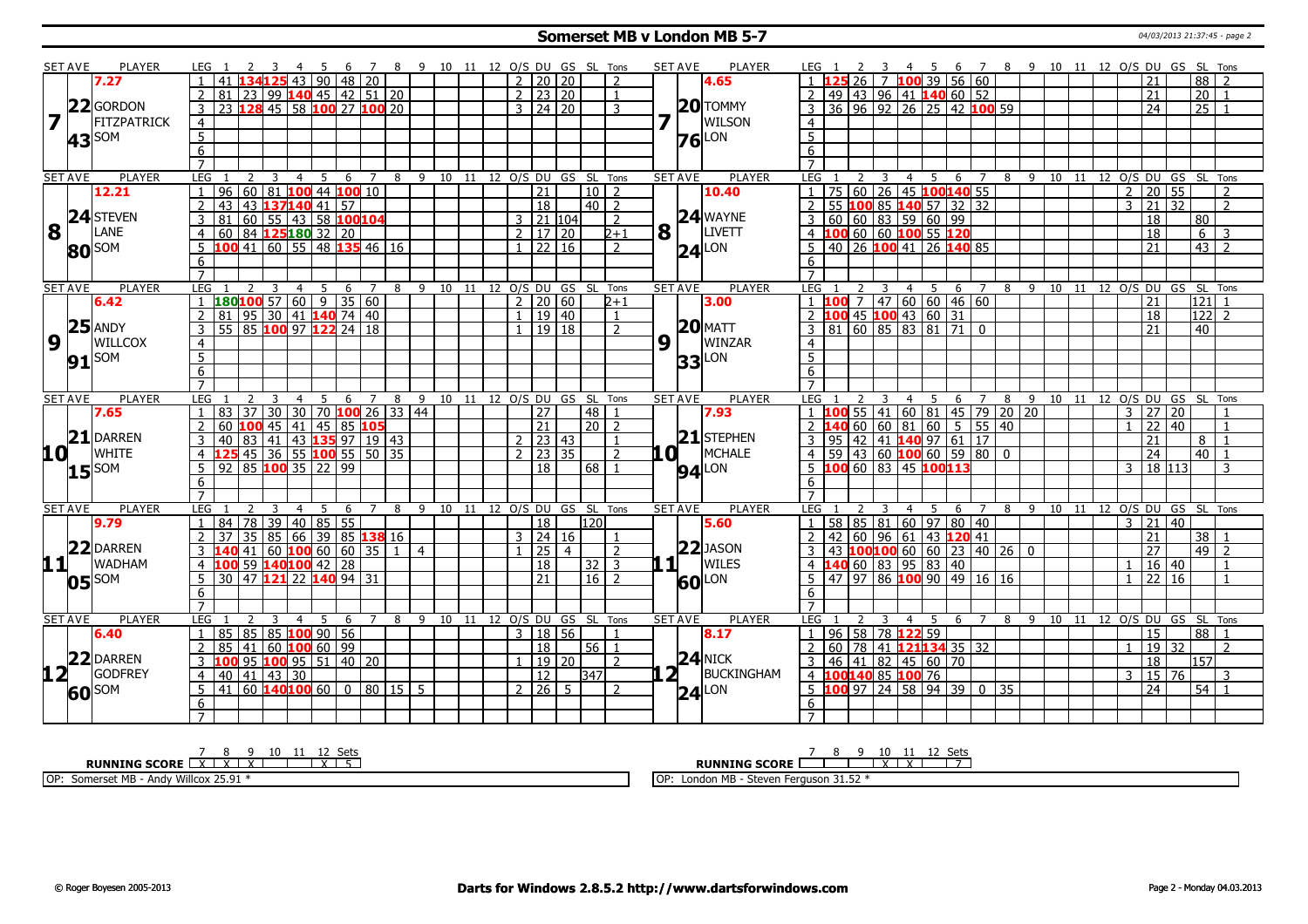# **Somerset MB**

### **London MB**

| <b>PLAYER</b>             | lw/Llwonllost |          | <b>AVE</b> | TAVE  | <b>POINTS DARTS TONS TON+1180</b> |      |    |    | TONS     | <b>PLAYER</b>          |   |    | W/L WON LOST | <b>AVE</b> |       | TAVE POINTS DARTS TONS TON+ 180 |     |    |      | <b>TONS</b> |
|---------------------------|---------------|----------|------------|-------|-----------------------------------|------|----|----|----------|------------------------|---|----|--------------|------------|-------|---------------------------------|-----|----|------|-------------|
| <b>Mike Baber</b>         |               |          | 22.81      | 6.20  | 1437                              | 63   |    |    | $5 + 1$  | <b>Lee Cocks</b>       |   |    |              | 23.12      | 5.80  | 1503                            | 65  |    |      | $5 + 0$     |
| <b>Will Cooper</b>        |               |          | 23.80      | 6.36  | 1452                              | 61   |    |    | $5 + C$  | Steven Ferguson        |   |    |              | 31.52      | .1.87 | 1986                            | 63  | h  |      | $9+1$       |
| <b>Neil Raikes</b>        |               |          | 25.16      | 12.03 | 2365                              | 94   |    |    | $10 + 0$ | <b>Gene Hill</b>       | w |    |              | 25.2.      | 10.81 | 2445                            | 97  |    |      | $9 + 1$     |
| <b>Paul Harrison</b>      |               |          | 20.92      | 5.40  | 1736                              | 83   |    |    | $5+0$    | <b>Tom McGurn</b>      |   |    |              | 23.02      | 8.52  | 1980                            | 86  |    |      | $7 + 0$     |
| <b>Ryan Palmer</b>        |               |          | 23.78      | 4.74  | 1807                              | 76 I |    |    | $4 + 0$  | <b>Paul Killington</b> |   |    |              | 23.48      | 4.74  | 1808                            | 77  |    |      | $4 + 0$     |
| Martin Walker             |               |          | 20.88      | 5.41  | 1253                              | 60 l |    |    | $4 + 1$  | <b>Oliver Stell</b>    | w |    |              | 24.24      | 6.17  | 1503                            | 62  |    |      | $5 + 0$     |
| <b>Gordon Fitzpatrick</b> |               |          | 22.43      | '.27  | 1503                              | 67   |    |    | $6 + C$  | <b>Tommy Wilson</b>    |   |    |              | 20.76      | 4.65  | 1370                            | 66  |    |      | $4 + 0$     |
| <b>Steven Lane</b>        |               |          | 24.80      | 12.21 | 2455                              | 99 l |    |    | $10+$    | <b>Wavne Livett</b>    |   |    |              | 24.24      | 10.40 | 2376                            | 98  |    |      | $9 + 0$     |
| <b>Andy Willcox</b>       |               | $\Omega$ | 25.91      | 6.42  | 1503                              | 58   |    |    | $5 + 1$  | <b>Matt Winzar</b>     |   |    |              | 20.33      | 3.00  | 1220                            | 60  |    |      | $3 + 0$     |
| Darren White              |               |          | 21.15      | 1.65  | 2369                              | 112  |    |    | $7 + 0$  | <b>Stephen McHale</b>  | w |    |              | 21.94      | 7.93  | 2457                            | 112 |    |      | 7+0         |
| Darren Wadham             |               |          | 22.05      | 9.79  | 2337                              | 106  |    |    | $8 + C$  | <b>Jason Wiles</b>     |   |    |              | 22.60      | 5.60  | 2418                            | 107 |    |      | $5 + 0$     |
| Darren Godfrev            |               |          | 22.60      | 6.40  | 2102                              | 93   |    |    | $6 + C$  | <b>Nick Buckingham</b> |   |    |              | 24.24      | 8.17  | 2206                            | 91. |    |      | $7 + 0$     |
| <b>TOTALS</b>             | 23.           | 26       | 22.96      |       | 22319                             | 972  | 57 | 14 | $75+4$   | <b>TOTALS</b>          | w | 26 |              | 23.65      |       | 23272                           | 984 | 53 | 19 I | $74 + 2$    |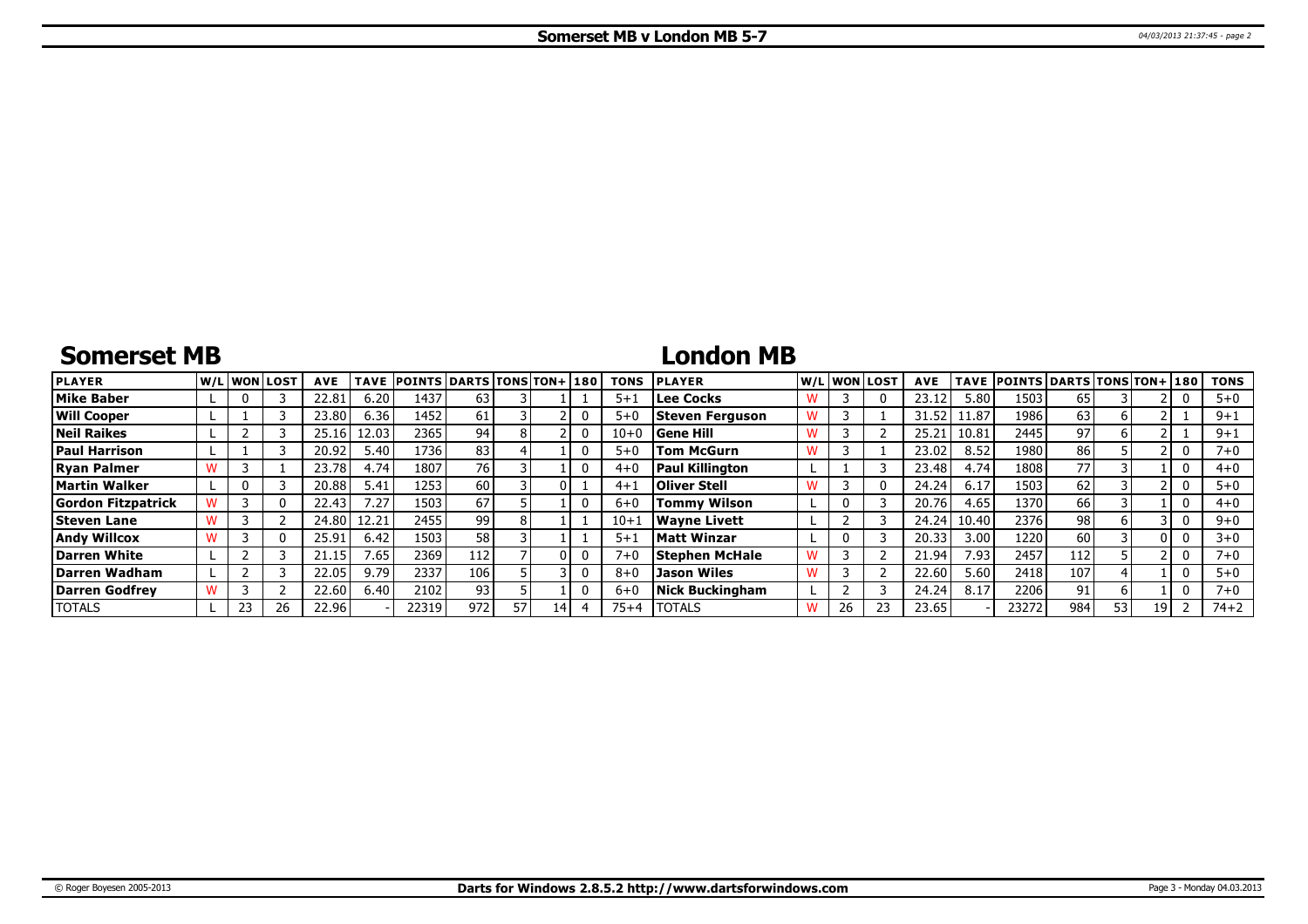#### **Somerset WB v London WB 3-3** 04/03/2013 21:38:14 - page 1

|                         | <b>SET AVE</b> | PLAYER            | LEG 1                                                              | - 3                                                   | - 5                                       | - 6 |                     |                |                                                                                                             |          |                     |                 |                  | 7 8 9 10 11 12 O/S DU GS SL Tons |   | SET AVE             | PLAYER              | LEG 1                                                               | <sup>2</sup>                     | $\overline{\mathbf{3}}$ |                |                                                                   |                     |   |    | 4 5 6 7 8 9 10 11 12 O/S DU GS SL Tons                                                                                    |                |                |                    |                 |                                   |                            |                |
|-------------------------|----------------|-------------------|--------------------------------------------------------------------|-------------------------------------------------------|-------------------------------------------|-----|---------------------|----------------|-------------------------------------------------------------------------------------------------------------|----------|---------------------|-----------------|------------------|----------------------------------|---|---------------------|---------------------|---------------------------------------------------------------------|----------------------------------|-------------------------|----------------|-------------------------------------------------------------------|---------------------|---|----|---------------------------------------------------------------------------------------------------------------------------|----------------|----------------|--------------------|-----------------|-----------------------------------|----------------------------|----------------|
|                         |                |                   | 60<br>37                                                           |                                                       |                                           |     |                     |                | 44   30   65   30   45   70   0   7                                                                         |          |                     | $\overline{30}$ | $\overline{113}$ |                                  |   |                     | 5.25                |                                                                     |                                  |                         |                | 60 83 36 60 55 37 29 8                                            |                     |   |    | $\overline{0}$                                                                                                            | $\overline{8}$ |                |                    | 31              | 8                                 |                            |                |
|                         |                |                   | $\overline{2}$<br>26                                               |                                                       |                                           |     |                     |                |                                                                                                             |          |                     | $\overline{27}$ | 88               |                                  |   |                     |                     | $2$ 55 73 25 22 45 100 45 60 76                                     |                                  |                         |                |                                                                   |                     |   |    |                                                                                                                           |                |                |                    | 3 27            | 76                                |                            | $\overline{1}$ |
|                         |                | $14$ SUE          | $\mathsf{3}$<br>11                                                 |                                                       |                                           |     |                     |                |                                                                                                             |          |                     | $\overline{18}$ | 201              |                                  |   |                     | $19$ SUSAN          | 3 100 60 60 100100 41 40                                            |                                  |                         |                |                                                                   |                     |   |    |                                                                                                                           |                |                |                    |                 | 19 40                             |                            | 3              |
| $\mathbf{1}$            |                | LANE              | $\overline{4}$                                                     |                                                       |                                           |     |                     |                |                                                                                                             |          |                     |                 |                  |                                  |   |                     | HOLT                | $\overline{4}$                                                      |                                  |                         |                |                                                                   |                     |   |    |                                                                                                                           |                |                |                    |                 |                                   |                            |                |
|                         |                |                   | $\overline{5}$                                                     |                                                       |                                           |     |                     |                |                                                                                                             |          |                     |                 |                  |                                  |   |                     |                     | 5 <sup>5</sup>                                                      |                                  |                         |                |                                                                   |                     |   |    |                                                                                                                           |                |                |                    |                 |                                   |                            |                |
|                         |                | 68 SOM            | $\overline{6}$                                                     |                                                       |                                           |     |                     |                |                                                                                                             |          |                     |                 |                  |                                  |   |                     | $52$ <sup>LON</sup> |                                                                     |                                  |                         |                |                                                                   |                     |   |    |                                                                                                                           |                |                |                    |                 |                                   |                            |                |
|                         |                |                   | $\overline{7}$                                                     |                                                       |                                           |     |                     |                |                                                                                                             |          |                     |                 |                  |                                  |   |                     |                     | 6<br>$\overline{7}$                                                 |                                  |                         |                |                                                                   |                     |   |    |                                                                                                                           |                |                |                    |                 |                                   |                            |                |
|                         |                | <b>PLAYER</b>     | LEG<br>2                                                           | -3                                                    |                                           |     |                     |                | 8 9 10 11 12 0/S DU GS SL Tons                                                                              |          |                     |                 |                  |                                  |   | <b>SET AVE</b>      | PLAYER              | LEG                                                                 |                                  |                         |                |                                                                   |                     |   |    |                                                                                                                           |                |                |                    |                 |                                   |                            |                |
|                         | <b>SET AVE</b> | 2.40              | 95<br>$\mathbf{1}$                                                 |                                                       | $\overline{4}$<br>5                       | -6  | $\overline{7}$      |                | $60$ 100 24 25 87 80 0 22 0                                                                                 |          |                     | $\overline{30}$ |                  | 8<br>$\overline{1}$              |   |                     | 2.45                |                                                                     |                                  | -3                      | 4              | 5                                                                 | 6 7                 |   | 89 | 39   52   59   24   81   30   25   60   91   40                                                                           |                |                | $\overline{2}$     | 29              | 40                                | 10 11 12 O/S DU GS SL Tons |                |
|                         |                |                   | $\overline{2}$<br>$\overline{30}$<br>22                            | 43 61                                                 |                                           |     |                     |                | 98 80 25 78 32 0                                                                                            |          |                     | $\overline{30}$ | $\overline{32}$  |                                  |   |                     |                     | $\overline{2}$                                                      | 55 11 11                         |                         |                |                                                                   |                     |   |    | 43 44 55 125 83 54 10 10                                                                                                  |                |                |                    |                 | $2 \mid 32 \mid 10$               |                            | $\overline{1}$ |
|                         |                | <b>16 KAY</b>     |                                                                    |                                                       |                                           |     |                     |                |                                                                                                             |          | <u>ົ</u>            |                 |                  |                                  |   |                     | $16$ LISA           |                                                                     |                                  |                         |                |                                                                   |                     |   |    |                                                                                                                           |                |                |                    |                 |                                   |                            |                |
|                         |                | <b>BISSET</b>     | 3<br>83                                                            |                                                       |                                           |     |                     |                |                                                                                                             |          |                     | 26   40         |                  |                                  |   |                     | DUNFORD             |                                                                     |                                  |                         |                | 44 45 81 41 32 76 73 77                                           |                     |   |    |                                                                                                                           |                |                |                    | 24              |                                   | 32                         |                |
| $\overline{\mathbf{2}}$ | $\Box$         |                   | 45   95   60   95   45   41   80   20   15   0  <br>$\overline{4}$ |                                                       |                                           |     |                     |                |                                                                                                             | $\Omega$ |                     | $\overline{33}$ |                  | 5 <sup>1</sup>                   |   |                     |                     | $\overline{4}$                                                      |                                  |                         |                | 60   25   36 <b>120</b> 85   41   58   60   0                     |                     |   |    |                                                                                                                           | $\boxed{0}$ 12 | $\overline{4}$ | $\overline{z}$     | 35              | $\overline{4}$                    |                            |                |
|                         | 46             | SOM               | $\overline{5}$                                                     |                                                       |                                           |     |                     |                |                                                                                                             |          |                     |                 |                  |                                  |   |                     | <b>43</b> LON       | 5                                                                   |                                  |                         |                |                                                                   |                     |   |    |                                                                                                                           |                |                |                    |                 |                                   |                            |                |
|                         |                |                   | 6                                                                  |                                                       |                                           |     |                     |                |                                                                                                             |          |                     |                 |                  |                                  |   |                     |                     | 6                                                                   |                                  |                         |                |                                                                   |                     |   |    |                                                                                                                           |                |                |                    |                 |                                   |                            |                |
|                         |                |                   | $\overline{7}$                                                     |                                                       |                                           |     |                     |                |                                                                                                             |          |                     |                 |                  |                                  |   |                     |                     |                                                                     |                                  |                         |                |                                                                   |                     |   |    |                                                                                                                           |                |                |                    |                 |                                   |                            |                |
|                         | <b>SET AVE</b> | <b>PLAYER</b>     | LEG                                                                |                                                       | $5^{\circ}$<br>$\overline{4}$             |     | $6 \quad 7 \quad 8$ |                | 9 10 11 12 O/S DU GS SL Tons                                                                                |          |                     |                 |                  |                                  |   | <b>SET AVE</b>      | <b>PLAYER</b>       | <b>LEG</b>                                                          |                                  |                         |                |                                                                   |                     |   |    | 4 5 6 7 8 9 10 11 12 O/S DU GS SL Tons                                                                                    |                |                |                    |                 |                                   |                            |                |
|                         |                | 1.21              | 43                                                                 | $141$ 60 60 45 43 60 97 48                            |                                           |     |                     |                | n I                                                                                                         | $\Omega$ |                     | $\overline{33}$ |                  | $\overline{4}$                   |   |                     | 1.80                |                                                                     |                                  |                         |                |                                                                   |                     |   |    | 45 41 59 60 28 26 41 10 85 90 12                                                                                          |                | $\overline{4}$ |                    | 34              | $\overline{4}$                    |                            |                |
|                         |                |                   | $\overline{2}$<br>83                                               | 45 121 82 82 72                                       |                                           |     | 8                   | $\overline{4}$ | $\overline{4}$                                                                                              |          | $2 \mid 26 \mid 4$  |                 |                  |                                  |   |                     |                     | 2                                                                   |                                  |                         |                | <u>59 45 81 45 85 45 45 88<br/>30 26 26 43 41 41 36 180 38</u>    |                     |   |    |                                                                                                                           |                |                |                    | 24              |                                   | 8                          |                |
|                         |                | $18$ MARIE        | 3<br>41                                                            | 45 60 81 60 98 60 36 20                               |                                           |     |                     |                |                                                                                                             |          | $2 \mid 26 \mid 20$ |                 |                  |                                  |   |                     | 17 ANDREA           | $\overline{3}$                                                      |                                  |                         |                |                                                                   |                     |   |    |                                                                                                                           |                |                |                    | $\overline{27}$ |                                   | $40 1+1$                   |                |
| 3                       |                | <b>GEANEY</b>     | 60<br>$\overline{4}$                                               | $\frac{160}{60}$ 60 46 22 41 41 81 90                 |                                           |     |                     |                |                                                                                                             |          | $2 \mid 26 \mid 90$ |                 |                  |                                  | 3 |                     | <b>WALKER</b>       | 4 81 25 45 95 81 28 93 13                                           |                                  |                         |                |                                                                   |                     |   |    |                                                                                                                           |                |                |                    | $\overline{24}$ |                                   | 40                         |                |
|                         |                | $02$ SOM          | 5                                                                  |                                                       |                                           |     |                     |                |                                                                                                             |          |                     |                 |                  |                                  |   |                     | <b>58</b> LON       | $5^{\circ}$                                                         |                                  |                         |                |                                                                   |                     |   |    |                                                                                                                           |                |                |                    |                 |                                   |                            |                |
|                         |                |                   | 6                                                                  |                                                       |                                           |     |                     |                |                                                                                                             |          |                     |                 |                  |                                  |   |                     |                     | 6                                                                   |                                  |                         |                |                                                                   |                     |   |    |                                                                                                                           |                |                |                    |                 |                                   |                            |                |
|                         |                |                   | $\overline{7}$                                                     |                                                       |                                           |     |                     |                |                                                                                                             |          |                     |                 |                  |                                  |   |                     |                     | $\overline{7}$                                                      |                                  |                         |                |                                                                   |                     |   |    |                                                                                                                           |                |                |                    |                 |                                   |                            |                |
|                         | <b>SET AVE</b> | <b>PLAYER</b>     | <b>LEG</b>                                                         |                                                       | $\overline{4}$<br>5                       | - 6 | $\overline{7}$      | 8              | 9 10 11 12 0/S DU GS SL Tons                                                                                |          |                     |                 |                  |                                  |   | <b>SET AVE</b>      | <b>PLAYER</b>       | LEG                                                                 |                                  |                         | $\overline{4}$ | - 5                                                               | 6<br>$\overline{7}$ |   | 8  | 9 10 11 12 0/S DU GS SL Tons                                                                                              |                |                |                    |                 |                                   |                            |                |
|                         |                | 6.30              | 45<br> 81<br>$\mathbf{1}$                                          |                                                       | 45 41 <b>100</b> 81 69 35 2               |     |                     |                |                                                                                                             | 0 0 0    |                     | 36              |                  | 2 <sub>1</sub><br>$\overline{1}$ |   |                     | 4.63                |                                                                     |                                  |                         |                | 45 60 83 60 81 40 52 13 47                                        |                     |   |    | $\overline{0}$                                                                                                            |                |                | $16 \mid 4 \mid 2$ |                 | $\overline{35}$<br>$\overline{4}$ |                            |                |
|                         |                |                   | 85<br>41<br>$\overline{2}$                                         | 125                                                   | $55 \mid 43 \mid 43 \mid 39 \mid 38 \mid$ |     |                     |                | $0 \mid 32$                                                                                                 |          |                     | 28   32         |                  | $\mathbf{1}$                     |   |                     | $17$ DEE            | 85<br>$\mathcal{L}$                                                 |                                  |                         |                | 36 40 30 100 40 60 22 78                                          |                     |   |    | $\mathbf{0}$                                                                                                              |                |                |                    | $\overline{30}$ |                                   | 10 <sup>1</sup>            |                |
|                         |                | $16$ LYNNE        | 60 28 41 45 26 140125<br>3                                         |                                                       |                                           |     |                     |                |                                                                                                             |          |                     | $\overline{21}$ |                  | $36 \mid 2$                      |   |                     |                     | 3                                                                   | $ 41 $ 60 <b>100140</b> 84 46 30 |                         |                |                                                                   |                     |   |    |                                                                                                                           |                |                |                    |                 | $2 \mid 20 \mid 30$               |                            | $\overline{z}$ |
| 4                       |                |                   |                                                                    |                                                       |                                           |     |                     |                |                                                                                                             |          |                     |                 |                  |                                  |   |                     |                     |                                                                     |                                  |                         |                |                                                                   |                     |   |    |                                                                                                                           |                |                |                    |                 | $\overline{36}$                   |                            | $\overline{1}$ |
|                         |                | WHIFFEN           | $\overline{4}$<br>24                                               | $\boxed{41}$ 7                                        | $\overline{9}$                            |     | 66 45 140 45        |                |                                                                                                             |          |                     | $\overline{24}$ |                  | $124$ 1                          | 4 |                     | <b>BELCHER</b>      | $4 \overline{81}$                                                   |                                  |                         |                | $\frac{160}{28}$ $\frac{123}{55}$ $\frac{31}{77}$ $\frac{10}{36}$ |                     |   |    |                                                                                                                           |                |                | $\mathcal{R}$      | $\overline{27}$ |                                   |                            |                |
|                         |                |                   | 5                                                                  |                                                       |                                           |     |                     |                |                                                                                                             |          |                     |                 |                  |                                  |   |                     |                     | 5 <sup>1</sup>                                                      |                                  |                         |                |                                                                   |                     |   |    |                                                                                                                           |                |                |                    |                 |                                   |                            |                |
|                         |                | 90 <sup>SOM</sup> | $\overline{6}$                                                     |                                                       |                                           |     |                     |                |                                                                                                             |          |                     |                 |                  |                                  |   |                     | <b>80</b> LON       | 6 <sup>2</sup>                                                      |                                  |                         |                |                                                                   |                     |   |    |                                                                                                                           |                |                |                    |                 |                                   |                            |                |
|                         |                |                   | $\overline{7}$                                                     |                                                       |                                           |     |                     |                |                                                                                                             |          |                     |                 |                  |                                  |   |                     |                     | $7^{\circ}$                                                         |                                  |                         |                |                                                                   |                     |   |    |                                                                                                                           |                |                |                    |                 |                                   |                            |                |
|                         | <b>SET AVE</b> | <b>PLAYER</b>     | LEG                                                                |                                                       | -5                                        | 6   | $\overline{7}$      | 8              | 9 10 11 12 O/S DU GS SL Tons                                                                                |          |                     |                 |                  |                                  |   | <b>SET AVE</b>      | <b>PLAYER</b>       | LEG <sub>1</sub>                                                    |                                  |                         |                | - 5                                                               | 6 7                 |   |    | 8 9 10 11                                                                                                                 |                |                |                    |                 |                                   | 12 O/S DU GS SL Tons       |                |
|                         |                | 3.00              | $60$ 60 22<br>$\mathbf{1}$                                         |                                                       |                                           |     |                     |                | $\vert 60 \vert 60 \vert 87 \vert 22 \vert 9 \vert 40 \vert 33 \vert 32 \vert 16 \vert 1 \vert 34 \vert 16$ |          |                     |                 |                  |                                  |   |                     | 2.40                | -1-1                                                                |                                  |                         |                |                                                                   |                     |   |    | 60 41 44 60 22 60 60 45 49 20 20 10                                                                                       |                |                |                    | 36              |                                   | 10                         |                |
|                         |                |                   | 22                                                                 | 100 <mark>100</mark> 22   85 <mark>100</mark> 52   20 |                                           |     |                     |                |                                                                                                             |          | $1 \mid 22 \mid 20$ |                 |                  | 3                                |   |                     |                     | 2   81   45   100   43   51   19   60                               |                                  |                         |                |                                                                   |                     |   |    |                                                                                                                           |                |                |                    | $\overline{21}$ |                                   | 102                        |                |
|                         |                | 17 NATALIE        | 60<br>3                                                            | 41   41   40                                          | 27 I                                      |     | 61   68   59   88   |                | 8 <sup>1</sup>                                                                                              | 8        | 2 3 2 8             |                 |                  |                                  |   |                     | $15$ TAMMY          |                                                                     | $-40$ 32 $-41$                   |                         |                |                                                                   |                     |   |    | $\overline{)$ 45 $\overline{)$ 60 $\overline{)}$ 65 $\overline{)}$ 39 $\overline{)$ 30 $\overline{)}$ 30 $\overline{)}$ 3 |                |                |                    | 33              |                                   | 4                          |                |
| 5                       |                | <b>WADHAM</b>     | $\overline{4}$                                                     |                                                       |                                           |     |                     |                |                                                                                                             |          |                     |                 |                  |                                  |   |                     | MACKENZIE           | $\overline{4}$                                                      |                                  |                         |                |                                                                   |                     |   |    |                                                                                                                           |                |                |                    |                 |                                   |                            |                |
|                         |                |                   | $\overline{5}$                                                     |                                                       |                                           |     |                     |                |                                                                                                             |          |                     |                 |                  |                                  |   |                     |                     | $\overline{5}$                                                      |                                  |                         |                |                                                                   |                     |   |    |                                                                                                                           |                |                |                    |                 |                                   |                            |                |
|                         |                | $ 08 ^{50M}$      | 6                                                                  |                                                       |                                           |     |                     |                |                                                                                                             |          |                     |                 |                  |                                  |   |                     | $41$ <sup>LON</sup> | 6                                                                   |                                  |                         |                |                                                                   |                     |   |    |                                                                                                                           |                |                |                    |                 |                                   |                            |                |
|                         |                |                   | $\overline{7}$                                                     |                                                       |                                           |     |                     |                |                                                                                                             |          |                     |                 |                  |                                  |   |                     |                     | $\overline{7}$                                                      |                                  |                         |                |                                                                   |                     |   |    |                                                                                                                           |                |                |                    |                 |                                   |                            |                |
|                         | <b>SET AVE</b> | <b>PLAYER</b>     | LEG                                                                | 3                                                     | $\overline{4}$<br>-5                      | 6   | $\overline{7}$      | 8              | 9 10 11                                                                                                     |          |                     |                 |                  | 12 O/S DU GS SL Tons             |   | <b>SET AVE</b>      | <b>PLAYER</b>       | LEG                                                                 |                                  |                         | 4              | -5                                                                | 6                   | 7 |    | 8 9 10 11                                                                                                                 |                |                |                    |                 | 12 O/S DU GS SL                   |                            | Tons           |
|                         |                | 8.66              | 41<br>$\mathbf{1}$                                                 | 40 140100100 40 20 20                                 |                                           |     |                     |                |                                                                                                             |          | 2 2 2 2 2 0         |                 |                  | 3                                |   |                     | 2.46                | $1 \vert 125 \vert 43 \vert 39 \vert 26 \vert 30 \vert 26 \vert 40$ |                                  |                         |                |                                                                   |                     |   |    |                                                                                                                           |                |                |                    | 21              |                                   | 172 1                      |                |
|                         |                |                   | $\overline{2}$<br>1 2 1                                            | 30   43   140   45   54   28   40                     |                                           |     |                     |                |                                                                                                             |          | $\mathbf{1}$        | 22   40         |                  | $\overline{2}$                   |   |                     |                     | 2                                                                   |                                  |                         |                | 66 45 81 60 45 121 43 20                                          |                     |   |    |                                                                                                                           |                |                |                    | 24              |                                   | 20 <sup>1</sup>            | - 1            |
|                         |                | $23$ SALLY        | 81 <br>$\mathbf{3}$                                                |                                                       | 30 140 87                                 |     | $0 \mid 38$         |                |                                                                                                             |          | $\mathbf{1}$        | 19   38         |                  | $\overline{2}$                   |   |                     | <b>19</b> DEB       | $\mathbf{3}$                                                        |                                  |                         |                | 75 40 70 41 85 83                                                 |                     |   |    |                                                                                                                           |                |                |                    |                 | 18                                | 107                        |                |
| $6\sqrt{1}$             |                | SMITH             | $\overline{4}$                                                     |                                                       |                                           |     |                     |                |                                                                                                             |          |                     |                 |                  |                                  |   | $6 \mid \cdot \mid$ | <b>WATLING</b>      | $\overline{4}$                                                      |                                  |                         |                |                                                                   |                     |   |    |                                                                                                                           |                |                |                    |                 |                                   |                            |                |
|                         |                |                   |                                                                    |                                                       |                                           |     |                     |                |                                                                                                             |          |                     |                 |                  |                                  |   |                     |                     | 5 <sup>5</sup>                                                      |                                  |                         |                |                                                                   |                     |   |    |                                                                                                                           |                |                |                    |                 |                                   |                            |                |
|                         |                | 48 SOM            | $\overline{5}$                                                     |                                                       |                                           |     |                     |                |                                                                                                             |          |                     |                 |                  |                                  |   |                     | $ 11 $ LON          |                                                                     |                                  |                         |                |                                                                   |                     |   |    |                                                                                                                           |                |                |                    |                 |                                   |                            |                |
|                         |                |                   | 6<br>$\overline{7}$                                                |                                                       |                                           |     |                     |                |                                                                                                             |          |                     |                 |                  |                                  |   |                     |                     | $6\overline{6}$<br>$\overline{7}$                                   |                                  |                         |                |                                                                   |                     |   |    |                                                                                                                           |                |                |                    |                 |                                   |                            |                |

**RUNNING SCORE**  $\begin{array}{|c|c|c|c|c|}\n\hline\n & 2 & 3 & 4 & 5 & 6 & \text{Sets} \\
\hline\n\end{array}$  OP: Somerset WB - Sally Smith 23.48 \* **RUNNING SCORE**  $\begin{array}{|c|c|c|c|c|}\n\hline\n & 2 & 3 & 4 & 5 & 6 & \text{Sets} \\
\hline\n\textbf{R} & \textbf{NNNING SCORE} & \textbf{XX} & \textbf{XX} & \textbf{XX} & \textbf{XX} \\
\hline\n\end{array}$ OP: London WB - Susan Holt 19.52 \*